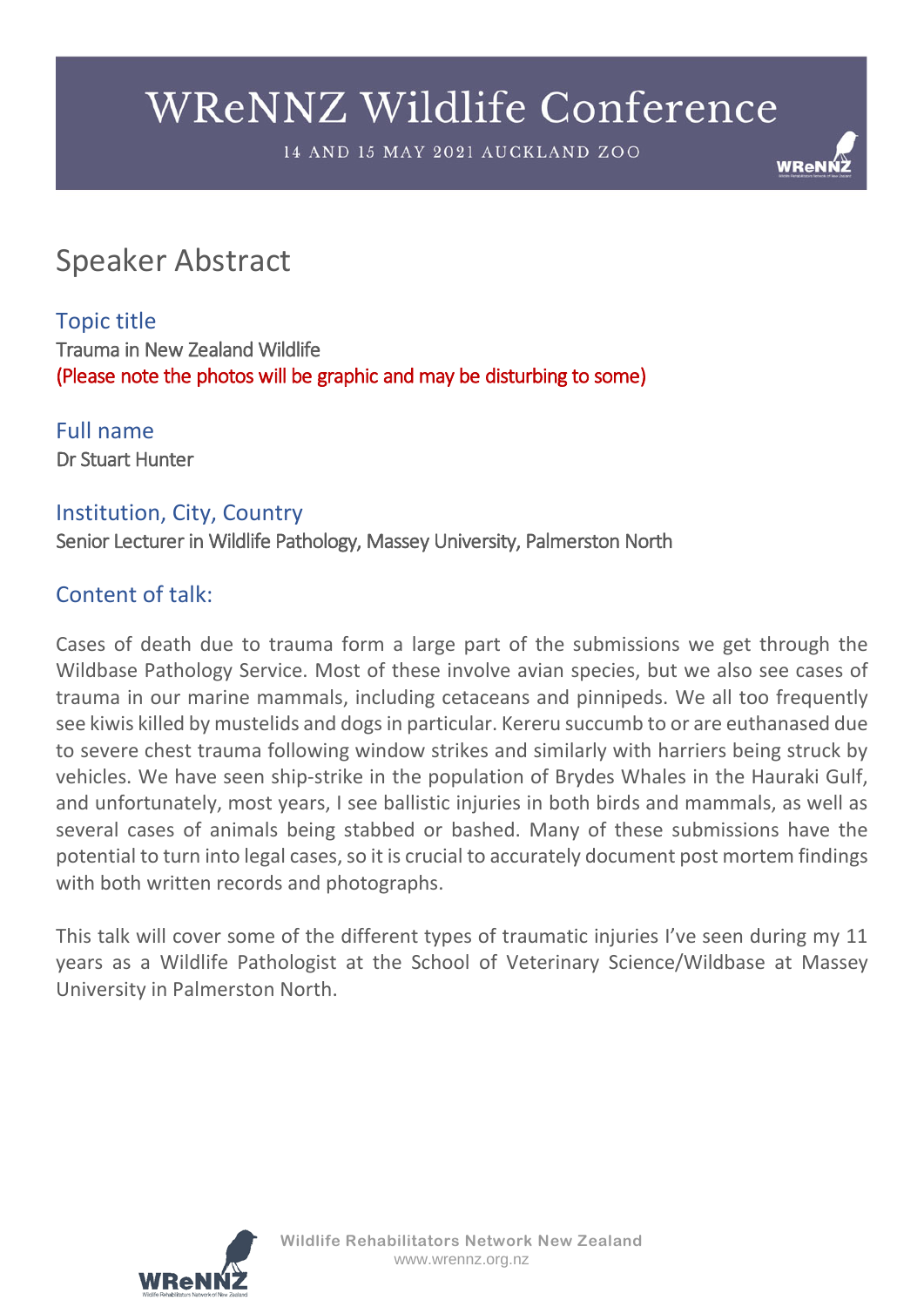#### Dr Stuart Hunter Bio

I graduated as a veterinarian in 1998 and spent several years in small animal practice before returning to Massey University to complete a three-year residency program in Veterinary Anatomical Pathology. I then spent four years as a domestic animal pathologist at the College of Veterinary Medicine in Raleigh, North Carolina. I returned to New Zealand in 2009 to take up a position as Senior Lecturer in Wildlife Pathology, where I've been working ever since.

During my time at Wildbase, I've done over 6000 autopsies on a range of wildlife species, predominantly avian.

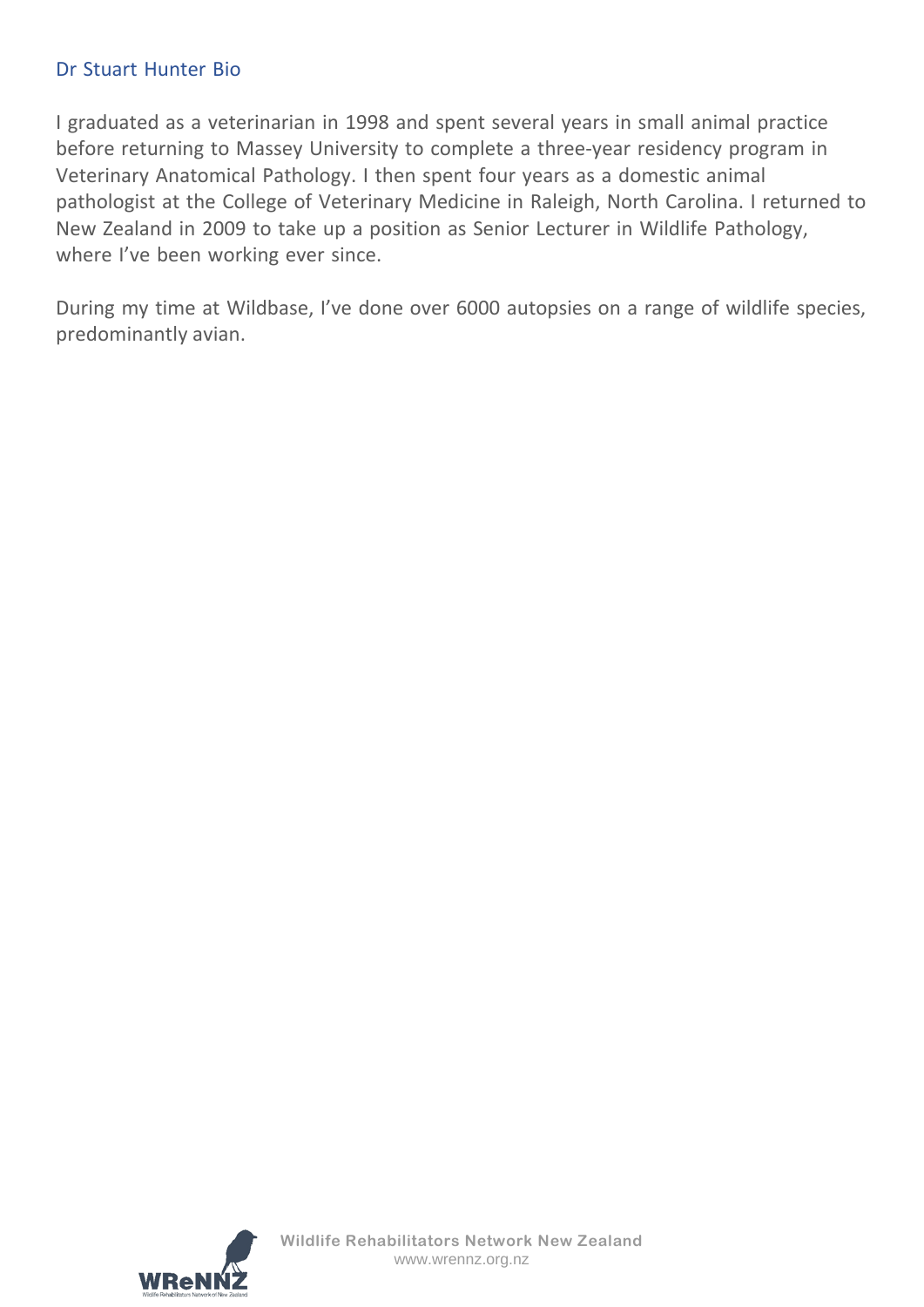14 AND 15 MAY 2021 AUCKLAND ZOO

**WReNI** 

# Speaker Abstract

### Topic title

WRMD – Understanding the benefits and uses of this amazing FREE tool

#### Full name Rachel Avilla

### Institution, City, Country

Co-founder, Secretary and Customer Relations Manager of The Wild Neighbors Database Project, USA

## Content of talk:

Wildlife Rehabilitation MD, better known as WRMD, has become a very useful tool throughout the wildlife rehabilitation community. WRMD was created by rehabilitators for rehabilitators. Our first goal was to create something easy to use and simple to understand because rehabilitators do not need any more complications in their lives. The second goal was by standardizing record keeping; organizations can start to analyze their own data in order to better their own practices and procedures to improve care. Our third and eventual goal is to use the data in aggregate to better understand what is happening to wildlife globally, regionally and locally. By looking at data in aggregate, trends in wildlife health can be identified in near real-time so that agencies can act quickly upon events before tragedy strikes. Allowing for the ultimate preparedness in identifying potential wildlife health threats.

For this presentation, we will go over some of the history of WRMD and what our organization is about. We will then leap into a live demonstration of the basics of how to use WRMD. We attempt to cater to the needs of our audience, so all questions are welcome. If there is time, we can also go into some of the more advanced features within WRMD and discuss how New Zealand has a fantastic opportunity to utilize this program as a national tool.

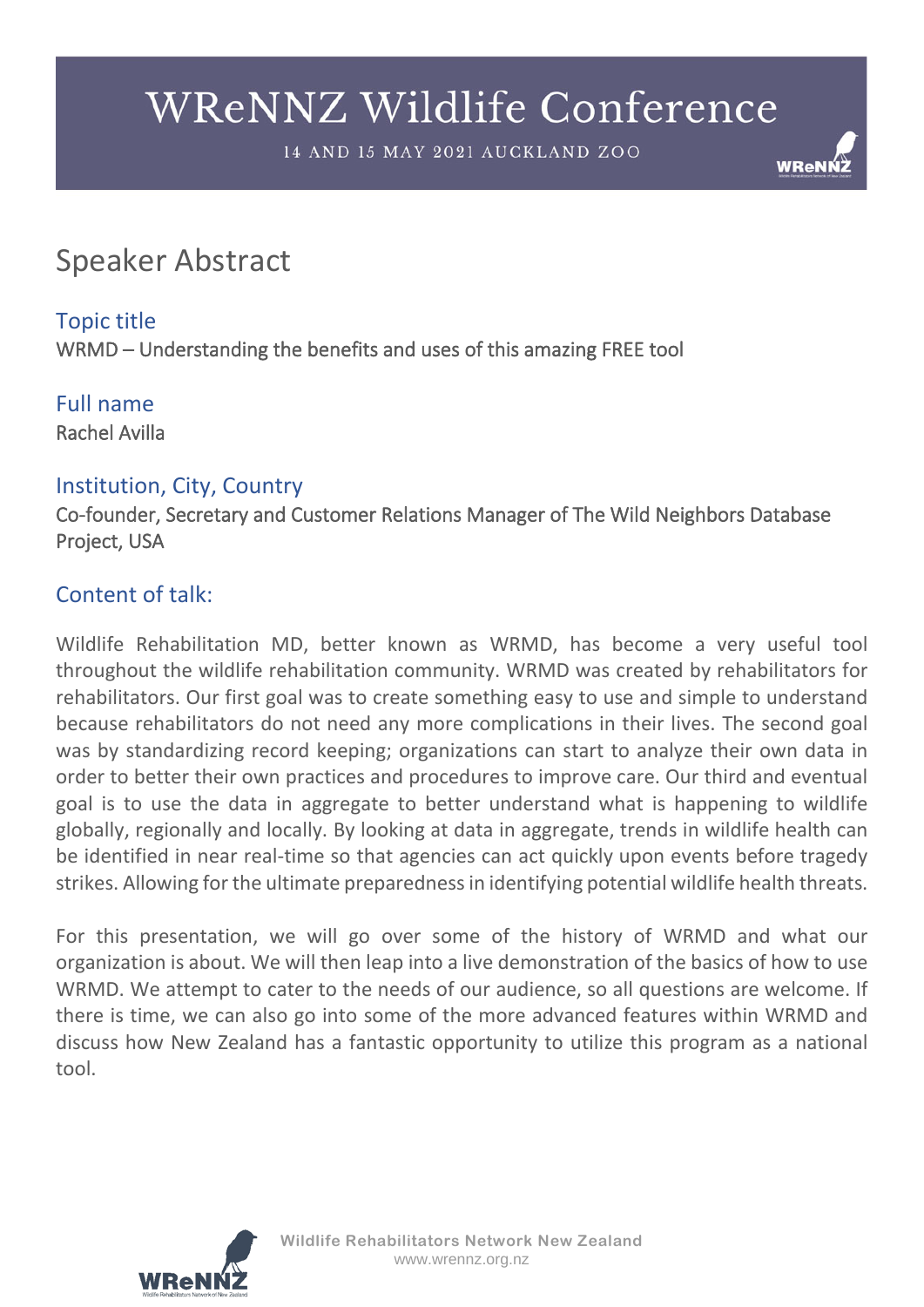## Rachel Avilla Bio

Rachel has been a Wildlife Rehabilitator since 2002. After graduating from college with a BS in Environmental Science, she started volunteering/working for several California based wildlife rehabilitation organizations and Belize Bird Rescue. She is the co-founder of the Wild Neighbor's Database Project and has supported her partner Devin (the developer), through the creating of WRMD by adding the human element to the design and managing customer relations. Since WRMD has been a booming success, it has given her the opportunity to visit dozens of centers all over the US and abroad. With this experience, she has developed a unique view into wildlife rehabilitation internationally and has made it her goal to discover the leverage points of this field. How can wildlife rehabilitators best continue to improve their skills and knowledge as well as bring its hard work and knowledge to the forefront of science to use that collective data to better help wildlife as a whole?

As much as Rachel loves working directly with the animals and wishes she could contribute more to direct animal care, she has come to the acknowledgement that at this point, her skills are best used in organizing the community as a whole. With her experience of collaborating with hundreds of organizations and thousands of users, she has gained a view of the big picture. Rachel has joined the California Council for Wildlife Rehabilitators (CCWR) board of directors in 2017 and took on Presidency in 2018 - current. CCWR is one of the oldest statewide wildlife rehabilitation organizations and has the opportunity to make a difference at a state level.

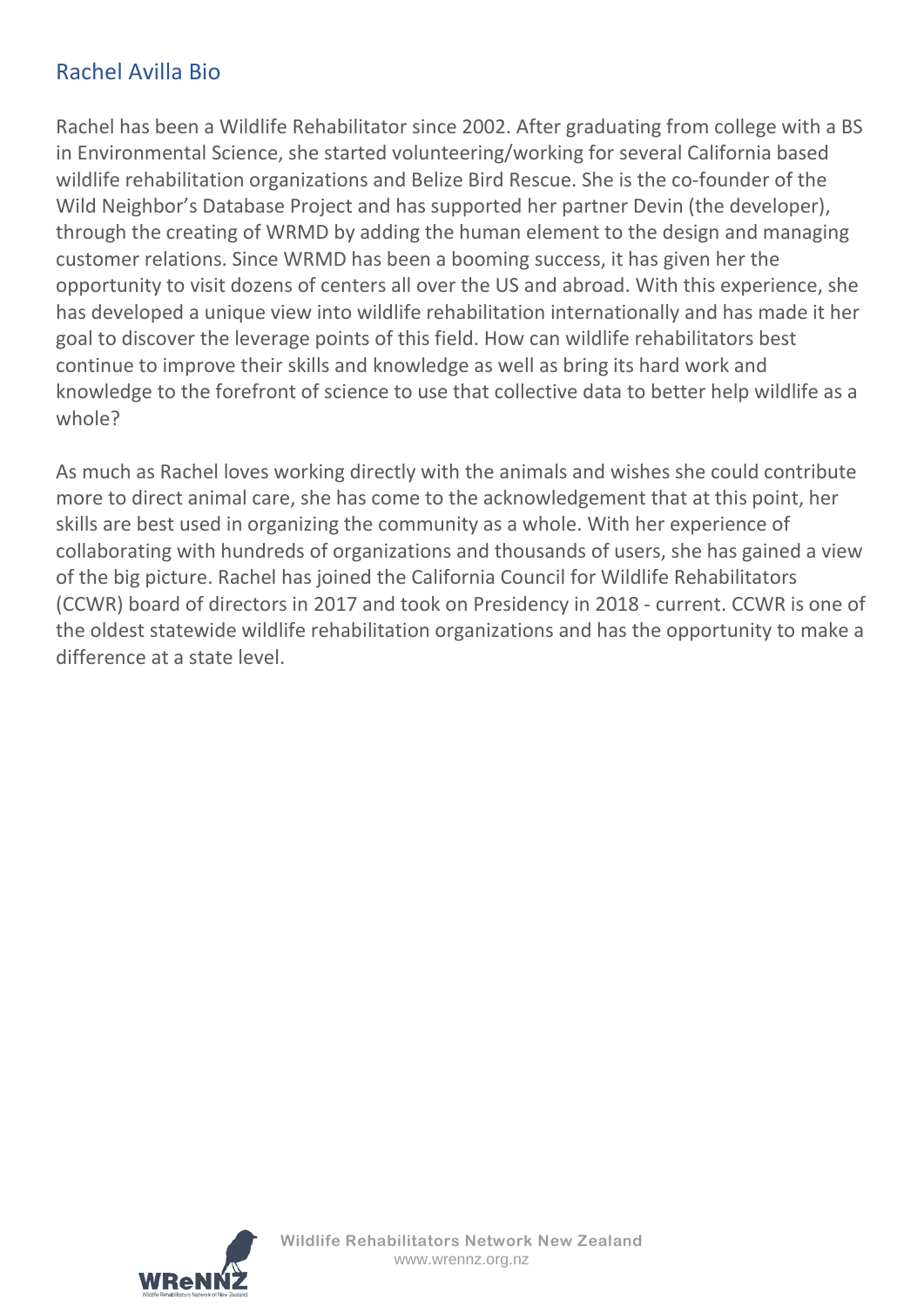14 AND 15 MAY 2021 AUCKLAND ZOO

**WReNI** 

# Speaker Abstract

Topic title Preparedness: The role of One Health in professional rehabilitation

Full name Lynn Miller CWR, PhD

Institution, City, Country General Manager, New Zealand Bird Rescue, Green Bay, Auckland

## Content of talk:

This presentation will review One Health (OH) concepts and the crucial role wildlife rehabilitators play in this field. As a crucial part of the front line team, rehabilitators often lack support, knowledge, resources and even time to work on many routine surveillance issues, let alone ones that can herald a novel disease or emerging parasitic epizootic. Even the World Health Organisation (WHO) has failed to recognise the importance of our community and the role we can and should play in bio-surveillance. So, where do we go from here?

To illustrate the OH issues we face on so many levels, we will explore a Sarcoptes mange outbreak in red foxes in Massachusetts, USA. It is far from simply a welfare issue; instead, it is an everyday OH issue that involves wildlife rehabilitation at every step as the story unfolds.

What are the lessons we can take from this, and what are the next steps we can take as a professional community? NZ is a unique country and is uniquely suited to lead the world in this paradigm shift. Let's 'poke the bear' and put NZ on the map as the most progressive model for this much needed professional shift. We should emphasise our preparedness to respond to our non-human neighbour's plight, our preparedness to continue our education, take greater responsibility for our professionalism, and our inclusion within the One Health arena. But our world needs to take responsibility to make it possible to do our jobs too! And yes, that means financial support!



**Wildlife Rehabilitators Network New Zealand** www.wrennz.org.nz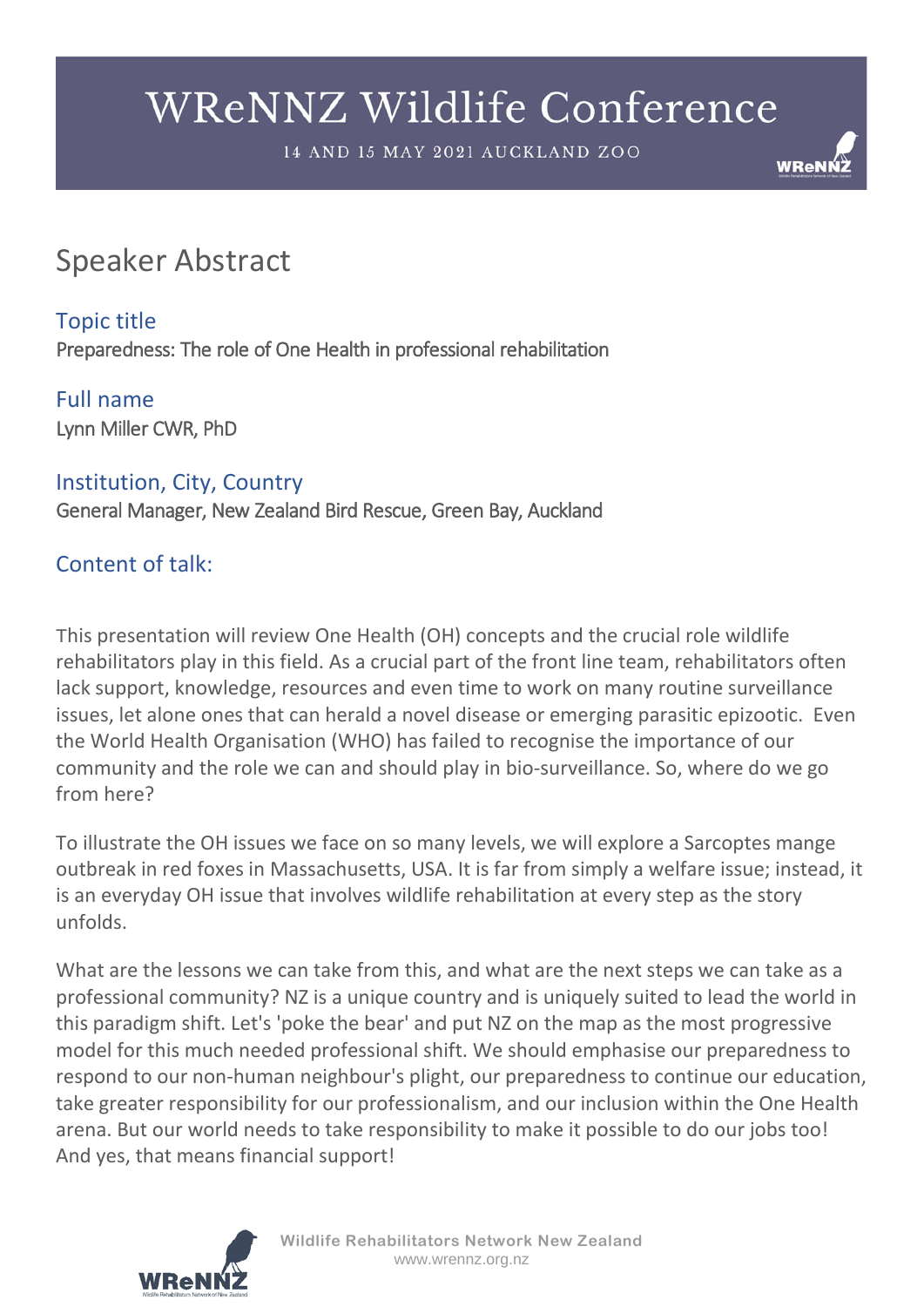#### Dr Lynn Miller Bio

Lynn began life in New Zealand surrounded by animals; cats, dogs, chickens, horses, budgies, etc. Her passion for wildlife and conservation led to Summer School at Jersey Wildlife Preservation Trust and a stint at London Zoo. A rather lovely holiday in France led to meeting a gorgeous French Canadian chap and a new life in Quebec.

While attending McGill University's MacDonald College, Ste-Anne-de-Bellevue, near Montreal, she began working with birds of prey at the Macdonald Raptor Research Centre. Although raptors were the speciality, it did not deter the many people who bought in ducklings, songbirds, herons and pigeons. The mistake was to take these birds to her home, or was it? That was over 35 years ago.

Along with academic studies, rehabbing has also been central to her life, with the founding of Le Nichoir in 1994, becoming an International Wildlife Rehabilitation Council (IWRC) instructor over 15 years ago, joining the IWRC Board of Directors, and in 2011, becoming president of IWRC. The work front also saw positions that included being the Director of Rehabilitation for the Cape Wildlife Center, Barnstable, MA. Director of Education, South Florida Wildlife Center, Fort Lauderdale, FL, before returning to NZ as the General Manager of NZ Bird Rescue in Green Bay, Auckland in 2019.

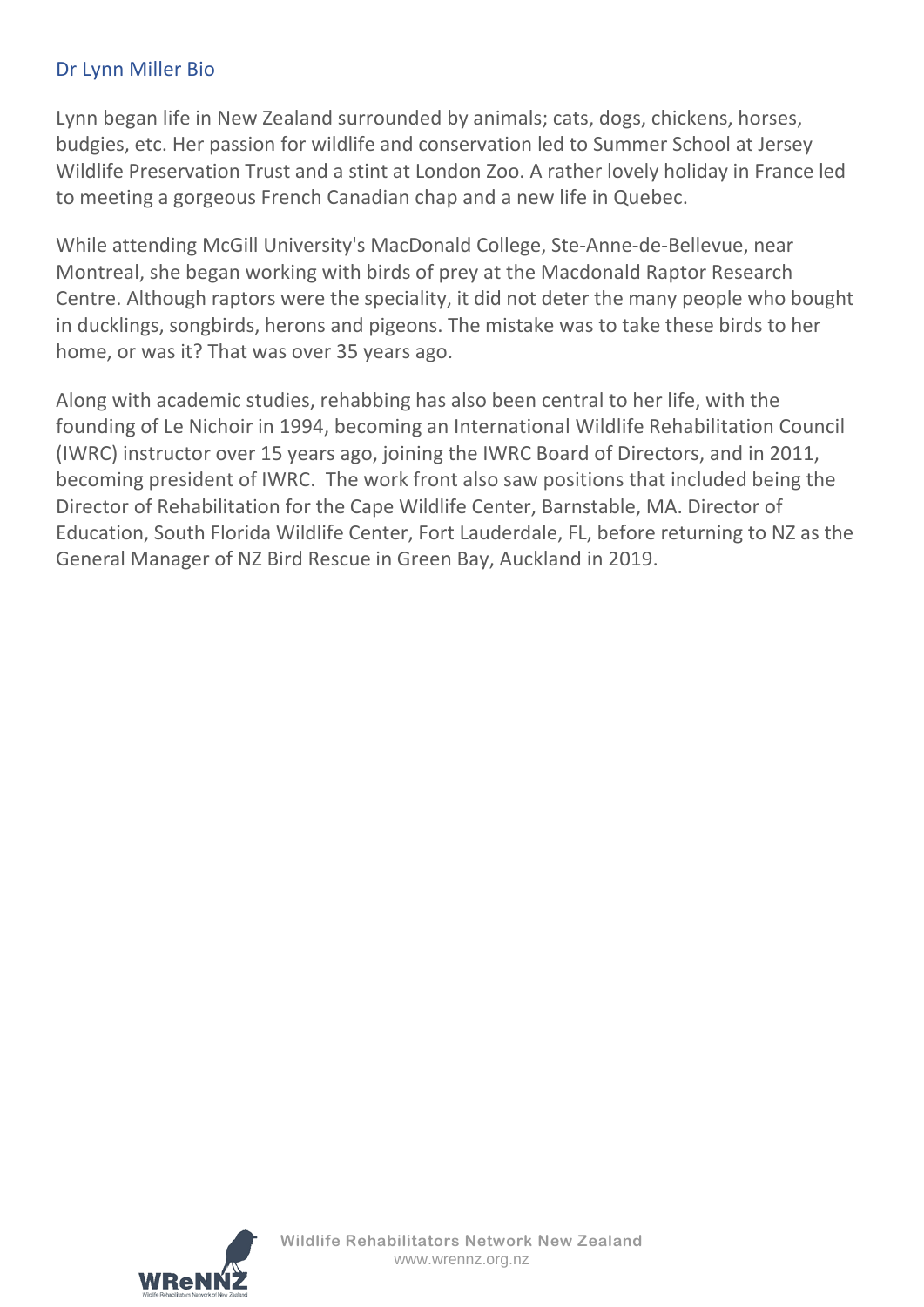14 AND 15 MAY 2021 AUCKLAND ZOO

**WReNI** 

# Speaker Abstract

Topic title Preparing to be inundated!

Full name Pauline Nijman

### Institution, City, Country

Wildbase Hospital and Recovery Supervisor, Wildbase, Massey University, Palmerston North

#### Content of talk:

The year 2011 was incredibly busy for Wildbase with two major response efforts: the broad-billed prion wreck and the C/V Rena oil spill. In July, a massive prion wreck occurred, with thousands found dead or dying on the West coast of New Zealand. Over 600 individuals were brought to Wildbase Hospital over the course of two days. There were many challenges to face in this event, some local and some national, such as financial implications and responsibilities and human resources.

Caring for starved sea birds is challenging, but when there are over 600, the response efforts change from individual heath to herd health. Daily tasks of feeding, weighing and cleaning become operations in efficiency to minimise stress in such fragile birds. The prion wreck prepared Wildbase staff for a more efficient response during the Rena oil spill. These are lessons that I wish to share with the rehabilitation community as we are set to face more large-scale responses due to severe weather and meteorological phenomena.

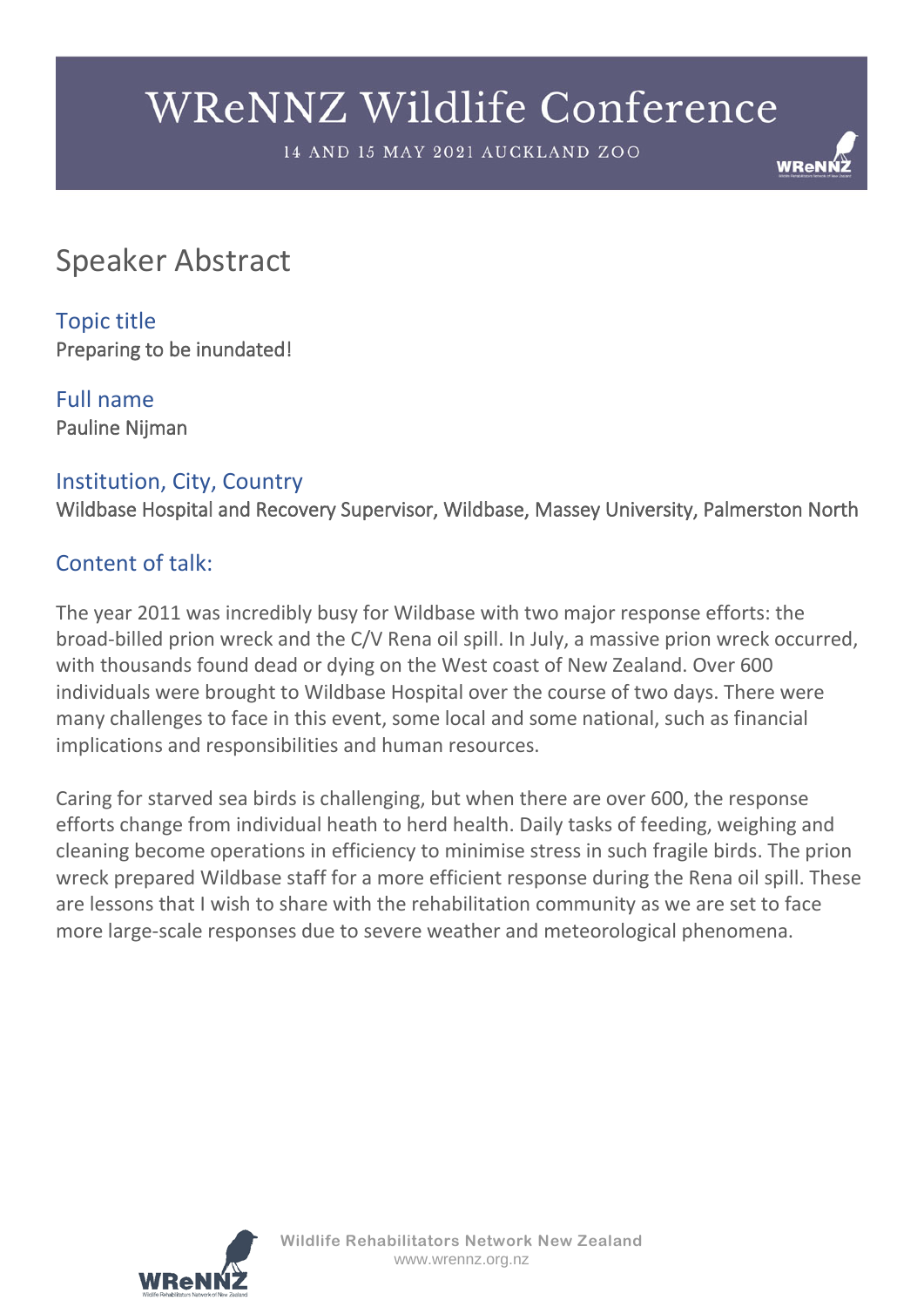## Pauline Nijman Bio

Pauline had a background in marine and sea bird zoo keeping before taking on the wildlife technician role at Wildbase in 2009. Over the ten years at Wildbase, Pauline has developed a school program, been involved in New Zealand's largest oil spill response, co-developed plans for both the Wildbase Hospital and Recovery Centre and co-developed games and educational material for the Recovery Education Centre. Pauline is now the supervisor for both facilities, acting as the conduit between the two and managing an extensive collection of wildlife patients, native residents and exotic collection.

On-going learning is a passion of hers and has found the rehabilitation of our native fauna most rewarding. Pauline looks forward to actively participating in research to better understand outcomes of our common species seen through both the hospital and rehabilitation centre.

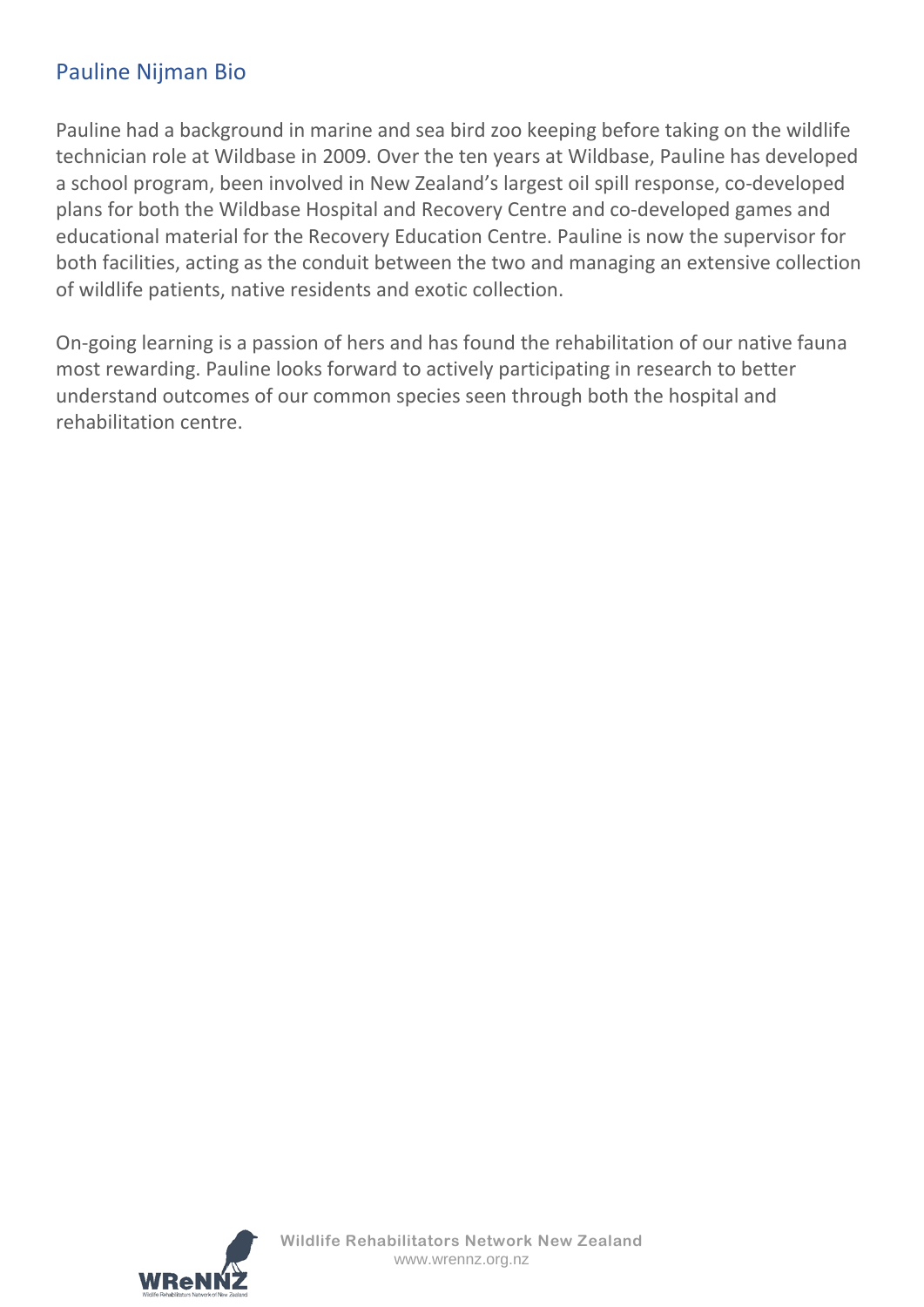14 AND 15 MAY 2021 AUCKLAND ZOO

**WReNI** 

# Speaker Abstract

# Topic title

Comparing Active and Passive Rehabilitation Program of Kereru (Hemiphaga novaeseelandiae) to Determine Fitness to Release

# Full name

Tania Mutiara DVM<br>Kerri Morgan PhD, BVSc, PGDipVCS, MANZCVS (Avian Health) Pauline Nijman Dr Charlotte Bolwell, BSc, MSc, PhD

#### Institution, City, Country School of Veterinary Sciences, Massey University, Palmerston North

# Content of talk:

When wild animals are brought to a veterinary clinic or hospital to recover, the next goal will be to rehabilitate them to be released back into the wild. Researches have been done to determine if the fitness program done during rehabilitation will help these birds regain their fitness faster. Kereru (Hemiphaga novaeseelandiae) is a New Zealand native species that most often comes to animal clinic and hospital. This research will involve kereru at Wildbase Recovery Center undergoing a fitness program to compare if they regain fitness and get ready for release more rapidly than the other group who are not doing the program.

Kereru that are transferred to Wildbase Recovery Centre for rehabilitation will be included in this study. The birds will be divided into two groups: Group 1 will do a passive exercise programme with no specific intervention, while Group 2 will do an active rehabilitation programme via encouragement to exercise. Active rehabilitation will be given for 3 minutes twice daily. The birds will be given seven days to adjust before the data taking started on Day 7.

This study's objective measures are respiration rate, pectoral muscle depth, blood lactate levels, and biochemistry panel. Baseline data will be taken before the programme start (Day 7), then every other week (Day 21, Day 35). Respiration rate will be taken pre-and postexercise through video monitoring. Pectoral muscle depth will be measured using a hand-

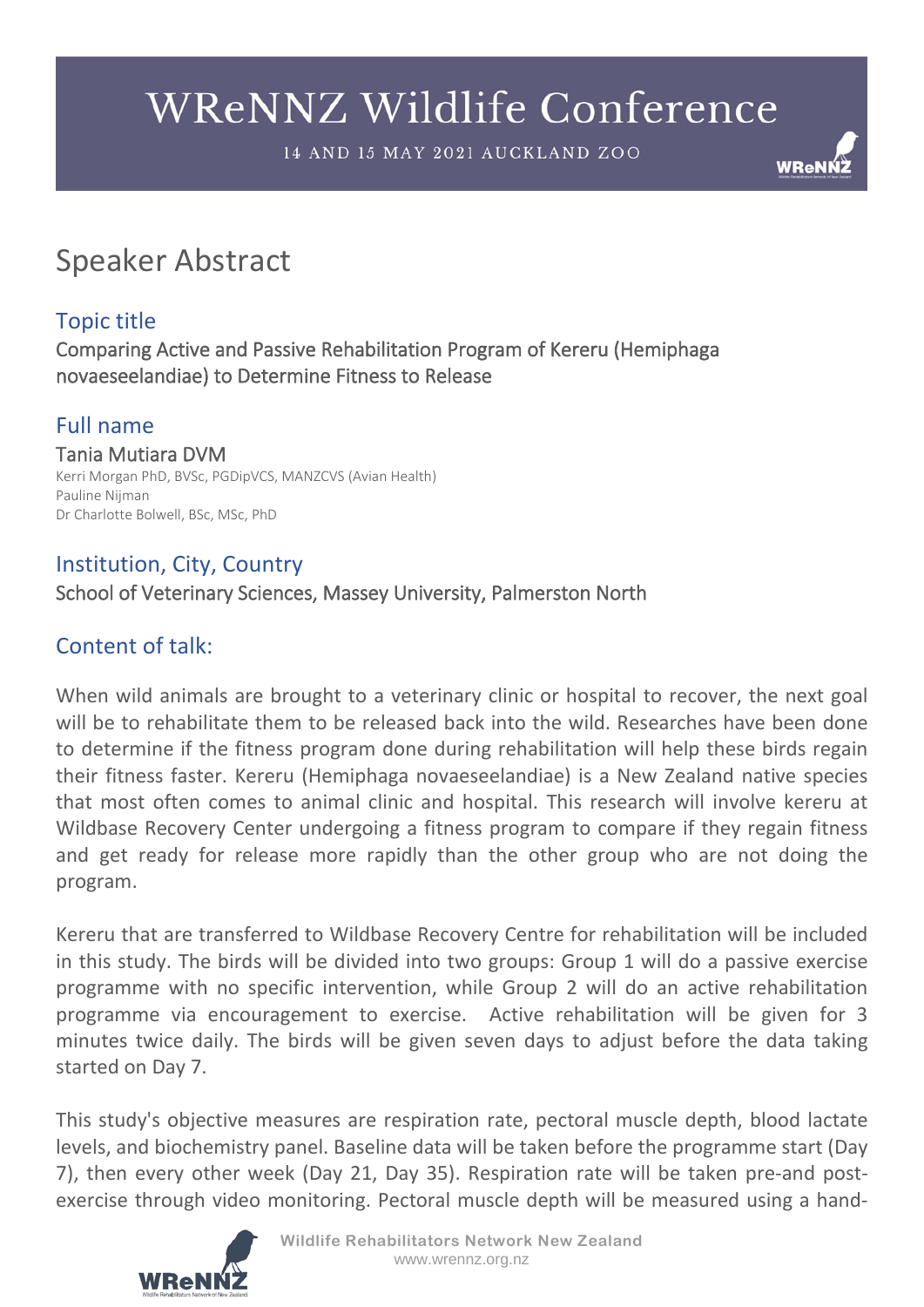held ultrasound. The baseline blood lactate level will be measured before exercise, then 2 minutes post-exercise and 10 minutes post-exercise using Lactate Pro 2 blood lactate monitor. Biochemistry parameter AST and CK to determine if there is muscle damage or capture myopathy.

From this research, we hope we can assess parameters that can be used to evaluate the readiness of kereru to be released back into the wild.

### Tania Mutiara Bio

Tania is a Master student of Massey University School of Veterinary Sciences. She came from Indonesia and graduated from Bogor Agricultural University in 2018. Although her first job involves primarily small animals, she was active in Student Wildlife Club during her school years and did some internships in wildlife, including Borneo Orangutan Survival (2015) and Bali Bird Park (2017).

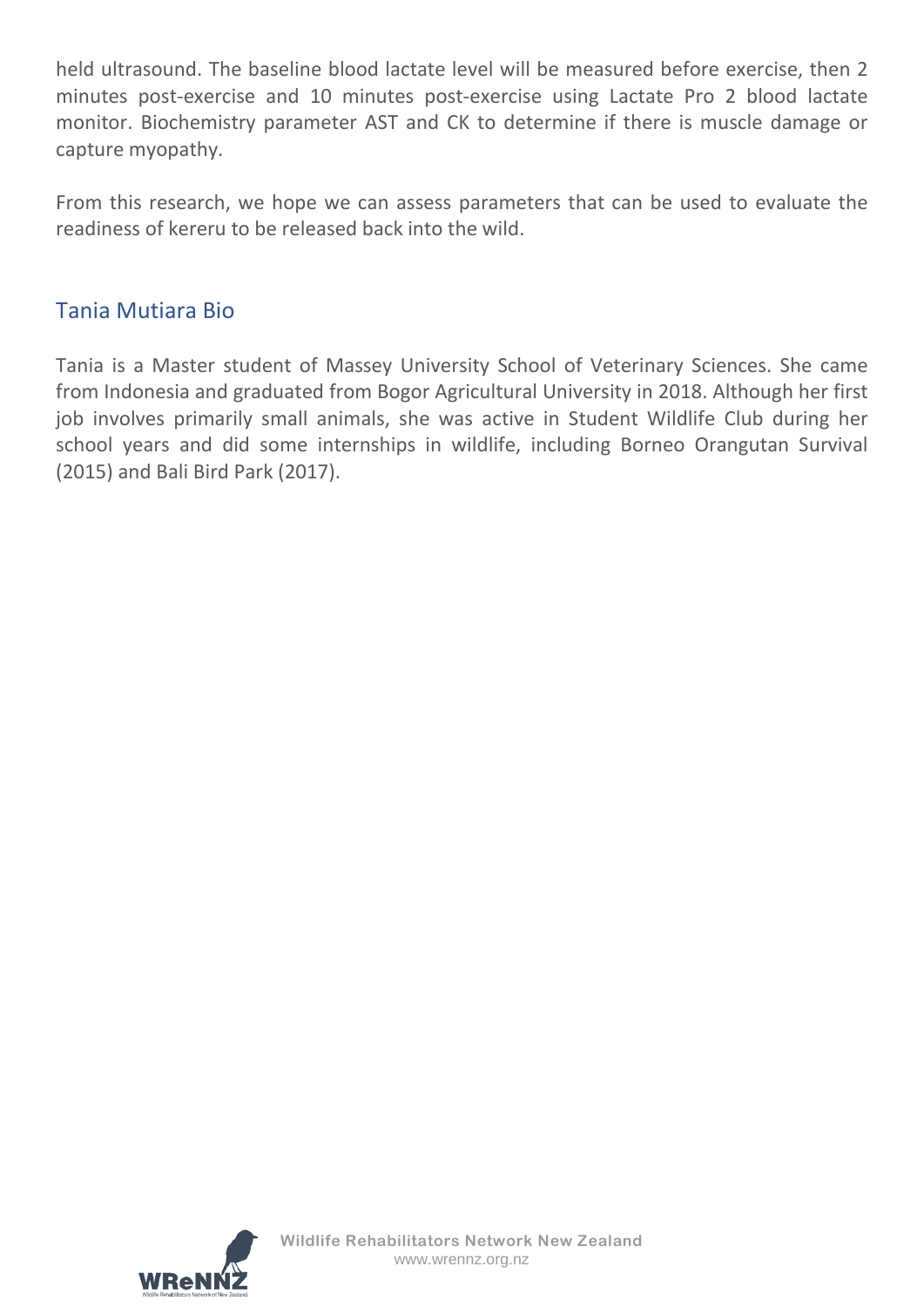14 AND 15 MAY 2021 AUCKLAND ZOO

**WReNI** 

# Speaker Abstract

Topic title SPCA's Role in Preparedness and Impacts on Wild Animal Welfare

Full name Christine Sumner PhD

# Institution, City, Country

Scientific Officer, SPCA, New Lynn, Auckland

## Content of talk:

Much of SPCA's work related to preparedness is to help animal owners prepare for emergencies. Additionally, as part of the Civil Defense Emergency Management Plan, SPCA provides support and coordination of services during catastrophic events such as earthquakes, floods, landslides, storms, tsunami, and volcanic activity. Including animals as part of preparedness has focused primarily on helping people with their companion and farmed animals, notably animals with whom we have closer connections either as members of our families or those with significant economic interests. Wild animals have long been impacted by catastrophic events, and certain ones such as oil spills and wildfires generally receive more attention in the media, government, and general public domain. But there remain other catastrophic events that negatively impact wildlife but do not receive this level of attention.

An opportunity exists for increased preparedness for events that harm wild animals, including preventing suffering and advancing animal welfare. For this presentation, I will use the example of avian botulism in New Zealand to discuss preparedness through a welfare lens, what SPCA has historically and is currently doing in this space, and where future efforts should focus on improving the welfare of wild animals.

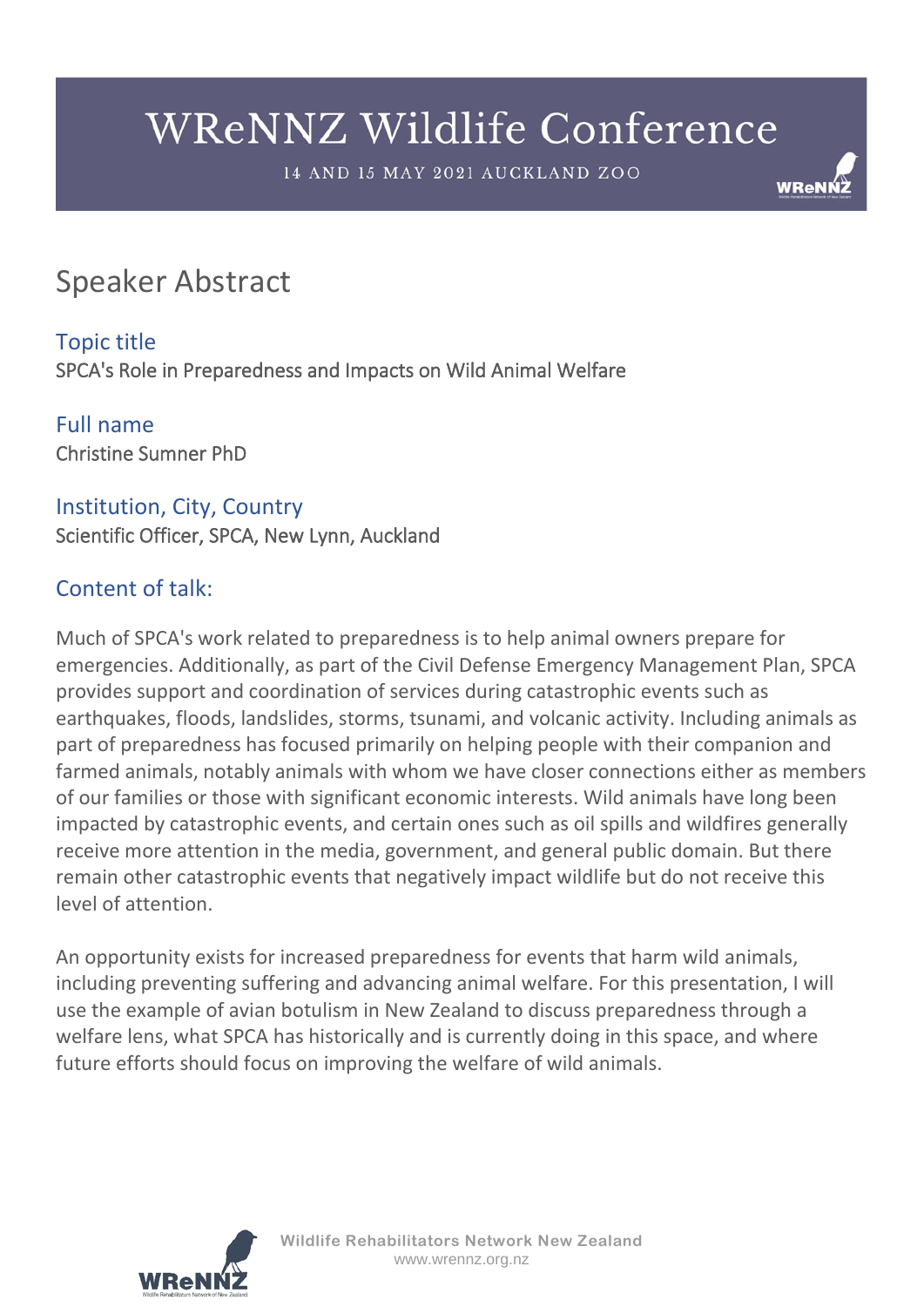### Christine Sumner Bio

I am a Science Officer with the Royal New Zealand Society for the Prevention of Cruelty of Animals (SPCA). In this capacity, I engage with diverse stakeholders from industry, government, non-profits, and the public on cat management and improve the welfare of animals in laboratories, zoos, and the wild. Previously, I have worked with a diverse range of captive animals in sanctuary, zoological, and educational settings in the US. My research background includes studying farmer and veterinary motivation to improve management practices on commercial dairy farms in Canada and New Zealand and smallholder farms throughout Africa, Asia, and South America.

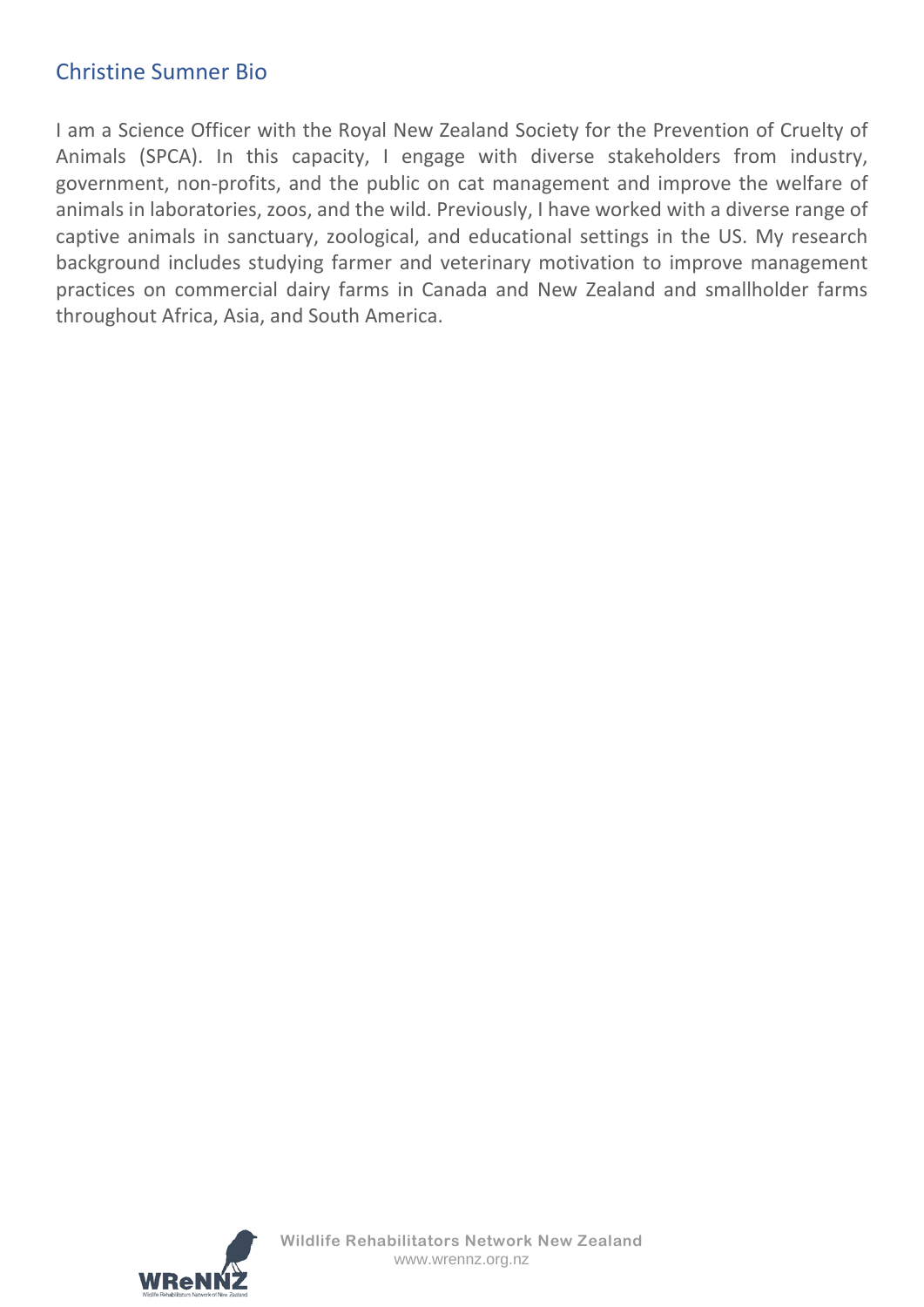14 AND 15 MAY 2021 AUCKLAND ZOO

**WReNI** 

# Speaker Abstract

# Topic title

Preparedness: Ensuring we can respond to our patients' needs in an uncertain world.

### Full name Daniela Najera DVM

### Institution, City, Country

Clinical Director New Zealand Bird Rescue, Green Bay, Auckland

# Content of talk:

We live in a changing world where a natural disaster can happen at any time, and it is hard to be prepared for the unknown. However, in New Zealand, we have recurrent wild bird emergencies over the same period every year. This is a huge advantage for us as rehabbers as it allows us to prepare for the potentially high number of animals coming in and provide the best care possible.

One example is avian botulism. It is a life-threatening condition that results in progressive, generalized muscular paralysis. Meaning birds lose the ability to fly, feed, defecate, and eventually breath. In Auckland, every year during January and February, our hottest months, several well-known outbreak sites are monitored for dead or dying birds. Dead birds are removed to prevent their cadavers, contributing to further issues and any live birds collected and brought to Bird Rescue. They are then evaluated, treated and once recovered, released. The result was a collaboration that begun at a conference hosted by the SPCA and New Zealand Bird Rescue in November 2019.

This presentation explores;

1. The steps taken to mitigate this issue by forming collaborative efforts with concerned governmental agencies, NGOs and the public, resulting in the very effective management of cases in the field.

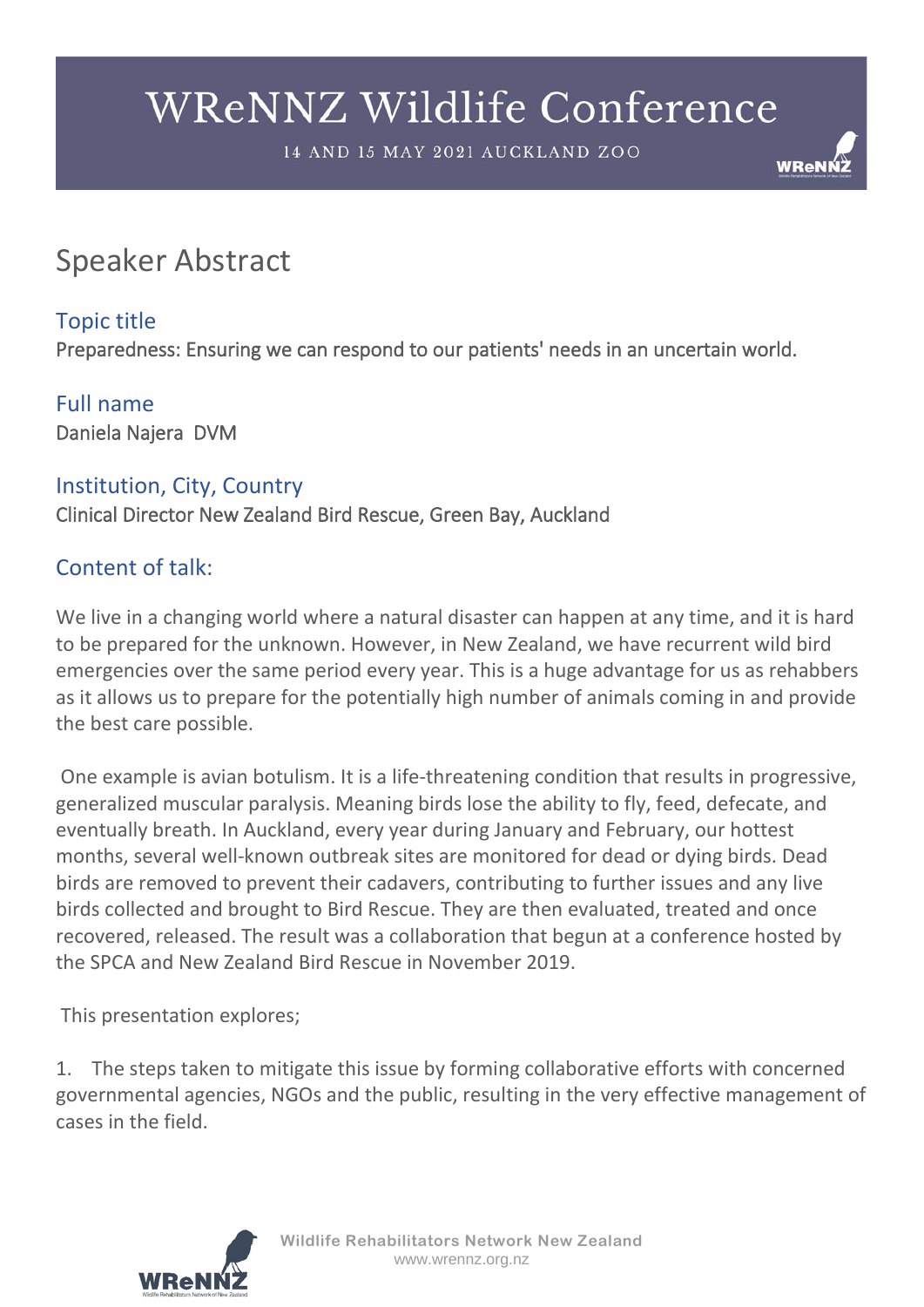2. The care needed for these patients, from clinical management to release. The Botulism Staging handout and Standard Operating Protocol (SOP) currently used by BR will be reviewed.

3. The lessons we learned through this process and the positive outcomes we are now able to utilize.

## Daniela Najera Bio

I am a vet from Colombia. I am 28 years old, and I have been working with New Zealand Bird Rescue for the last two years.

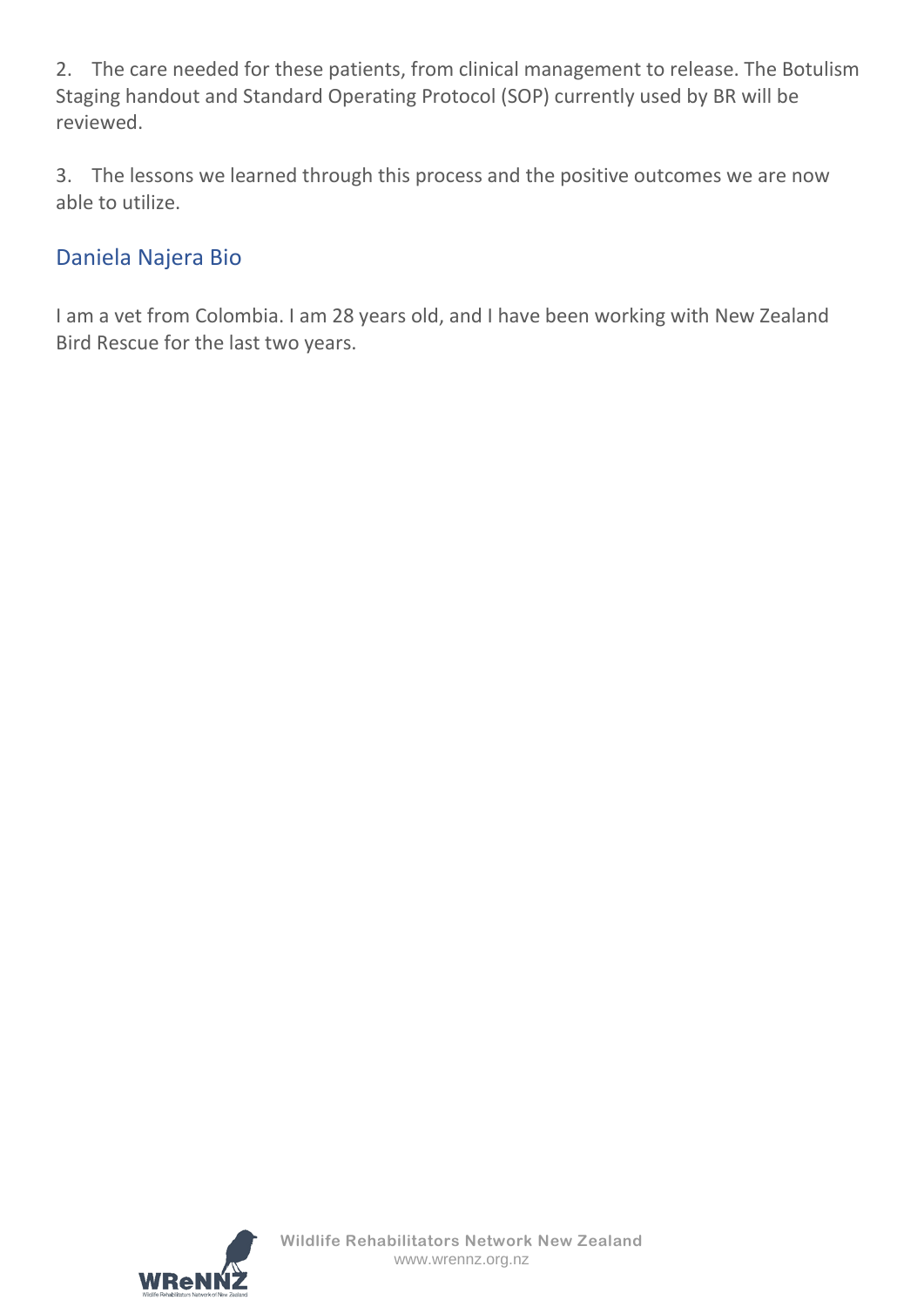14 AND 15 MAY 2021 AUCKLAND ZOO

**WReNI** 

# Speaker Abstract

Topic title Wildlife Triage and Decision Making

Full name Dr Janelle Ward

Institution, City, Country NZ Department of Conservation, Hamilton

## Content of talk:

Wildlife rehabilitation is undertaken with the goal to return healed wildlife to a behaviourally and physically normal life in the wild. Triage means the prioritisation of medical cases usually based on urgency. For sick or injured wildlife, triage also incorporates the relative importance of the individual (e.g. threatened species) and making euthanasia decisions based on the degree of injury or illness.

Good triage decisions early in the process aim to reduce welfare impacts on animals and reduce human impacts of caring for cases that will ultimately be euthanised. The limited options for permanent captive placement also contribute to the need for early decisionmaking. This also allows rehabilitators and veterinary staff to refocus resources on cases that are more likely to succeed.

A current literature review will be discussed investigating published and anecdotal reports of release and post-release survival of specific avian cases. Cases include potentially difficult triage decisions: for example, should an otherwise healthy owl with vision in one eye be rehabilitated? How about a penguin? Which species can survive in the wild without full flight? Can a parrot thrive in the wild without a toe? How about a falcon?

This talk aims to help prepare rehabilitators for tough decision making, but that should hopefully reduce the loss of time and resources into cases that are incompatible with the core goal – the release of healthy wildlife back into the wild.

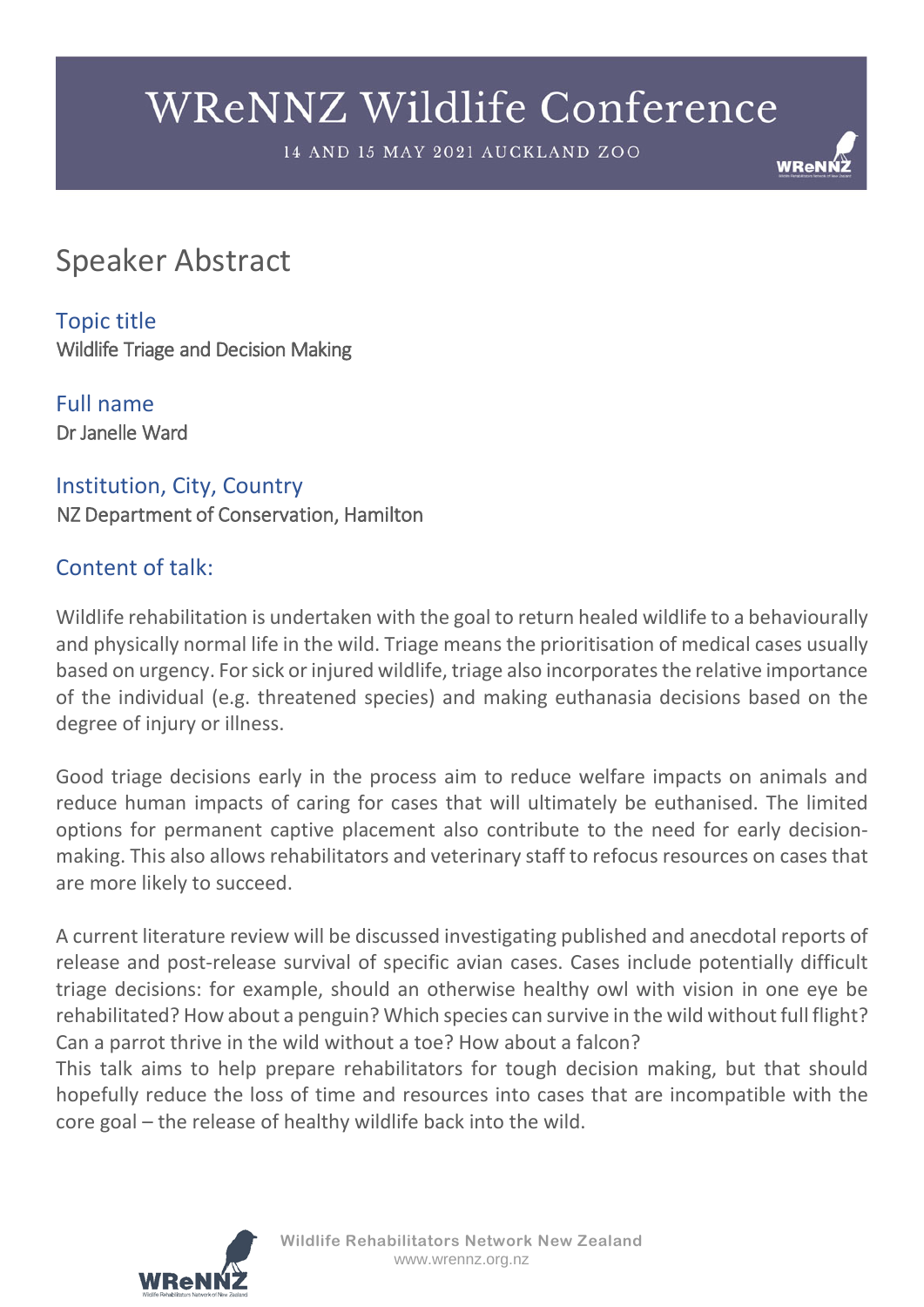#### Janelle Ward Bio

Janelle is a wildlife veterinarian with a keen interest and experience in wildlife health and conservation, species translocations, avian medicine and rehabilitation. She works parttime for DOC with the wildlife rehabilitation portfolio and part-time as the Species Coordinator for Sanctuary Mountain Maungatautari – a large ecological restoration project in the Waikato.

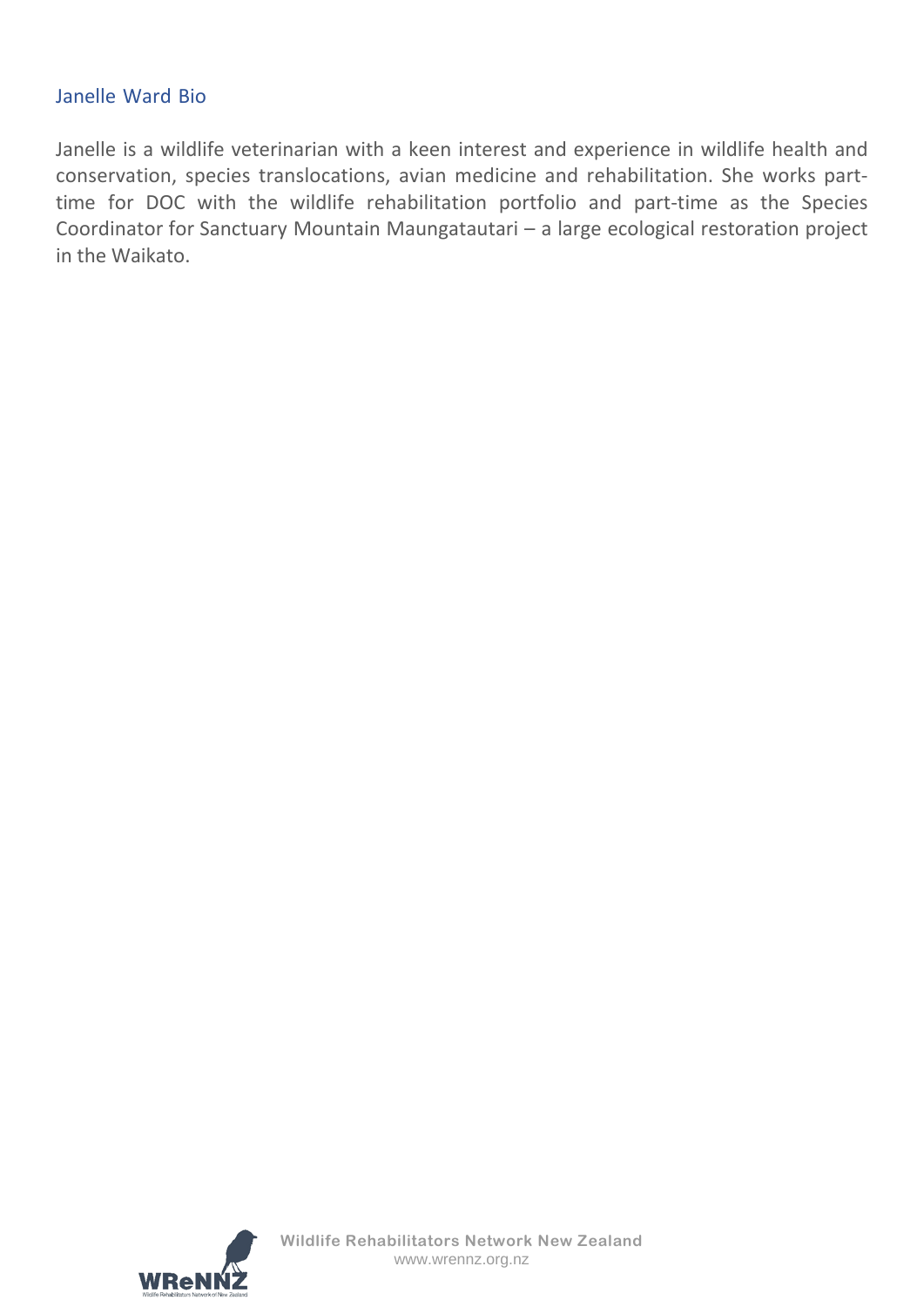14 AND 15 MAY 2021 AUCKLAND ZOO

**WReNI** 

# Speaker Abstract

Topic title What's for dinner? That age-old question! Eating well in rehab

Full name Lynn Miller CWR PhD

Institution, City, Country General Manager, New Zealand Bird Rescue, Green Bay, Auckland

# Content of talk:

The daily grind of preparing dinner or any meal for that matter can be quite a chore. Our species' young grow relatively slowly, so getting appropriate nutrition in over, say, a threeday period means we are doing pretty darn good. However, it still needs to have the basic building blocks for growth incorporated into it and then to get them to eat it can be such a challenge!!! OMG!

This is not the case for our patients, especially the avian kids! They do in about 16 days what human kids do in 16 years, so each day is critical to ensure every mouth fully meets their growth and development needs. Sounds great, but what about the food needed?

This presentation will take you through diet development based on trophic category, biological development and natural history. Together we will explore these aspects for familiar favourites, tuis and white-faced herons. From hatch to adulthood, looking at the literature, resources, stocking your avian pantry, recipes (please bring yours along to share and compare), ideas, and things to look out for to ensure we feed appropriate diets to our precious patients.

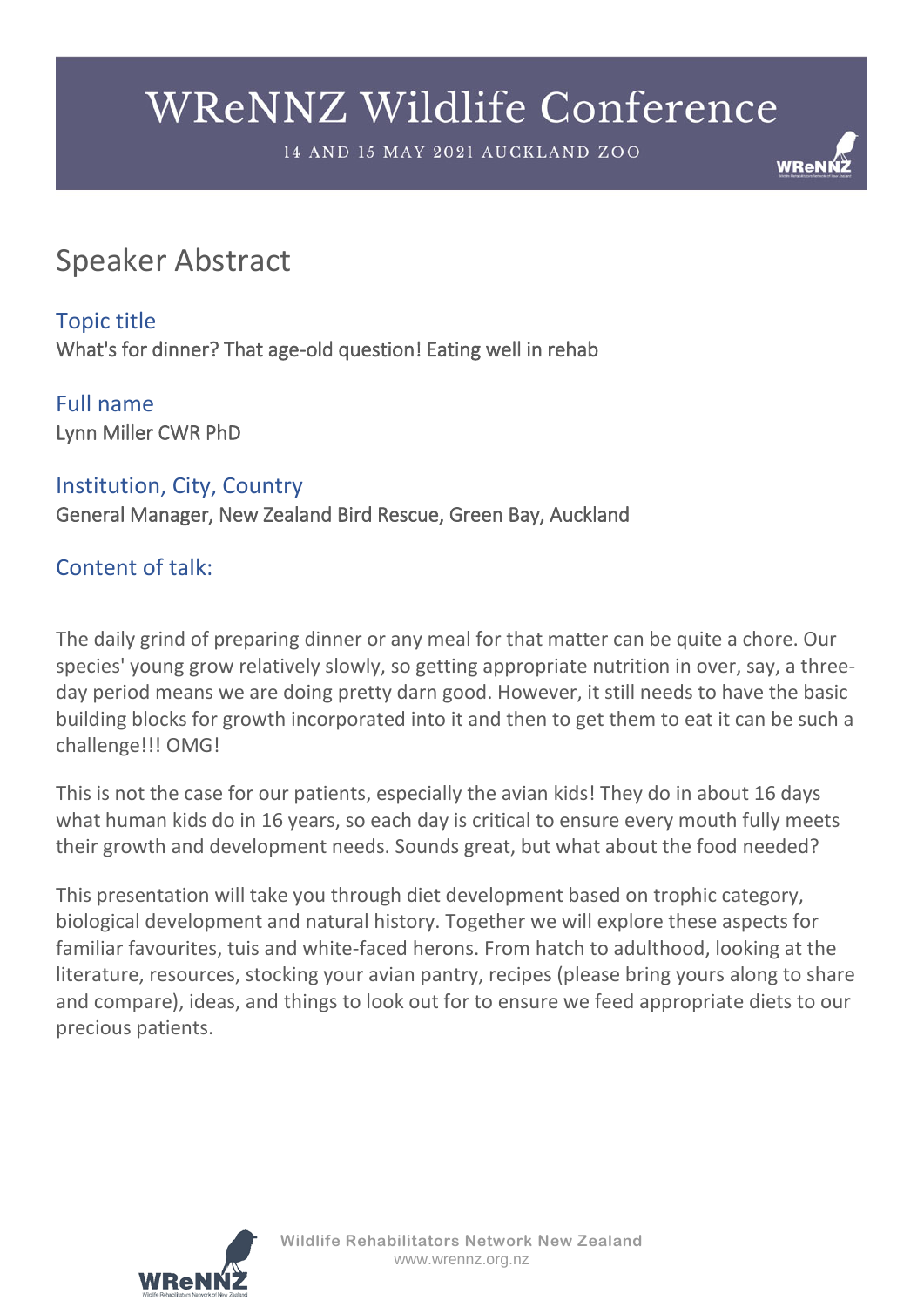14 AND 15 MAY 2021 AUCKLAND ZOO

**WReNI** 

# Speaker Abstract

Topic title When every penguin counts – Hoiho Conservation

Full name Rosalie Goldsworthy MNZM

Institution, City, Country Manager, Penguin Rescue

#### Content of talk:

Penguin Rescue has been rescuing penguins in Northern Otago for over 30 years. We have developed protocols over that time, based on core values of sustainability and conservation.

The story of Mrs 139 illustrates what we do, why we do it and the rewards for the penguins and for us.

### Rosalie Goldsworthy Bio

Rosalie began rehabilitating wild birds in Days Bay, Wellington in September of 1994. Rosalie and her neighbour, Vivienne, decided to do this together and it did not take long to realise that there was a real need and they established the Eastern Bays Little Blue Penguin Foundation, as a charitable trust to help fund their work.

Their centre closed in 2001 and Rosalie moved to Moeraki to continue the work for Penguin Rescue. She rehabs mostly penguins and manages the 2 largest Yelloweyed penguin colonies left on mainland New Zealand, which make up 20% of the population.

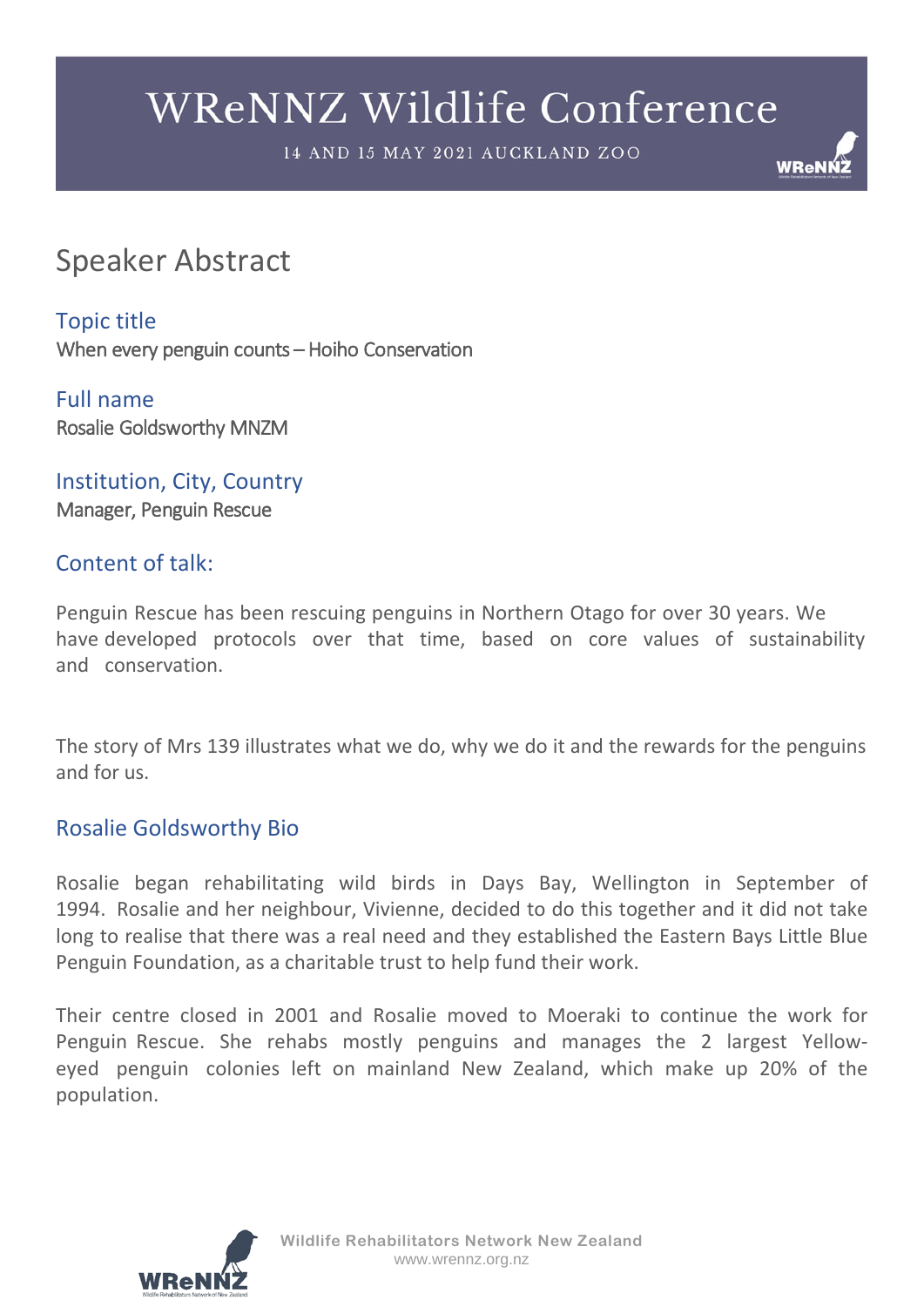14 AND 15 MAY 2021 AUCKLAND ZOO

**WReNI** 

# Speaker Abstract

Topic title Morepork vs Parapara (Morepork for the win!)

Full name Pauline Nijman

### Institution, City, Country

Wildbase Hospital and Recovery Supervisor, Massey University, Palmerston North

# Content of talk:

The indigenous parapara or "bird-catcher" tree (Ceodes brunoniana) is somewhat controversial. It produces sticky fruits over the winter months and has been known to catch birds, especially small passerines. Rescuing birds from these plants' sticky clutches is nothing new; there are reports from as early as 1883 where sparrow and wax eye were removed, washed and released.

Many rehabilitators use 'Desolvit' for cleaning birds that have been caught in the sticky clutches of the parapara tree. It is a citrus-based cleaner with a strong smell and oily residue. This oil should also be removed from the bird, least it preens and ingests the cleaner. The oil destroys the waterproofing, as any contaminant does, it can irritate the skin when in contact.

In August of 2020, an adult morepork was removed from a parapara tree in Otaki and admitted to Wildbase Hospital. The bird was in good body condition, but approximately 20% of the feathers, involving the tail and primaries of both wings, were covered by the parapara sap, disrupting silent flight and likely the ability to hunt successfully. The bird would need cleaning before release.

Before washing the Morepork with Desolvit under an anaesthetic, as is standard practice at Wildbase Hospital, I conducted a small trial to see if another less irritating product could clean the sticky sap away. The Morepork was anaesthetised, and several contaminated body feathers were plucked away. The Morepork was then recovered.



**Wildlife Rehabilitators Network New Zealand** www.wrennz.org.nz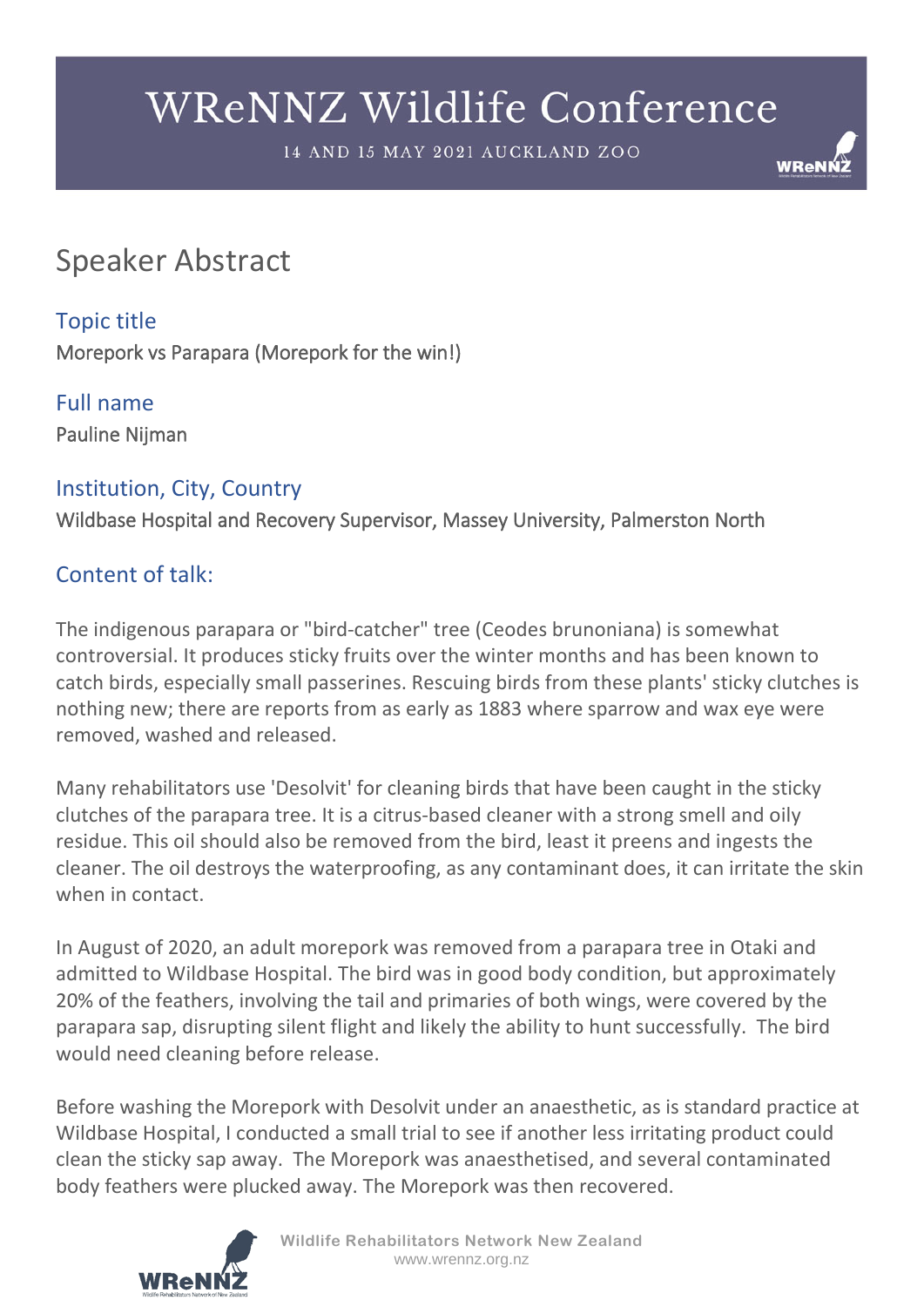Each feather was subjected to the same cleaning method but using different products, utilising skills and knowledge from cleaning oiled wildlife. The trial concluded that both Desolvit and soybean oil were effective in removing the sap, and when washed with Dawn, produced clean feathers that would weatherproof.

The Morepork from Otaki was then treated using the soybean oil first as a conditioner, then washed with Dawn. The feathers were later assessed for weatherproofing before release back to the location of the finder.

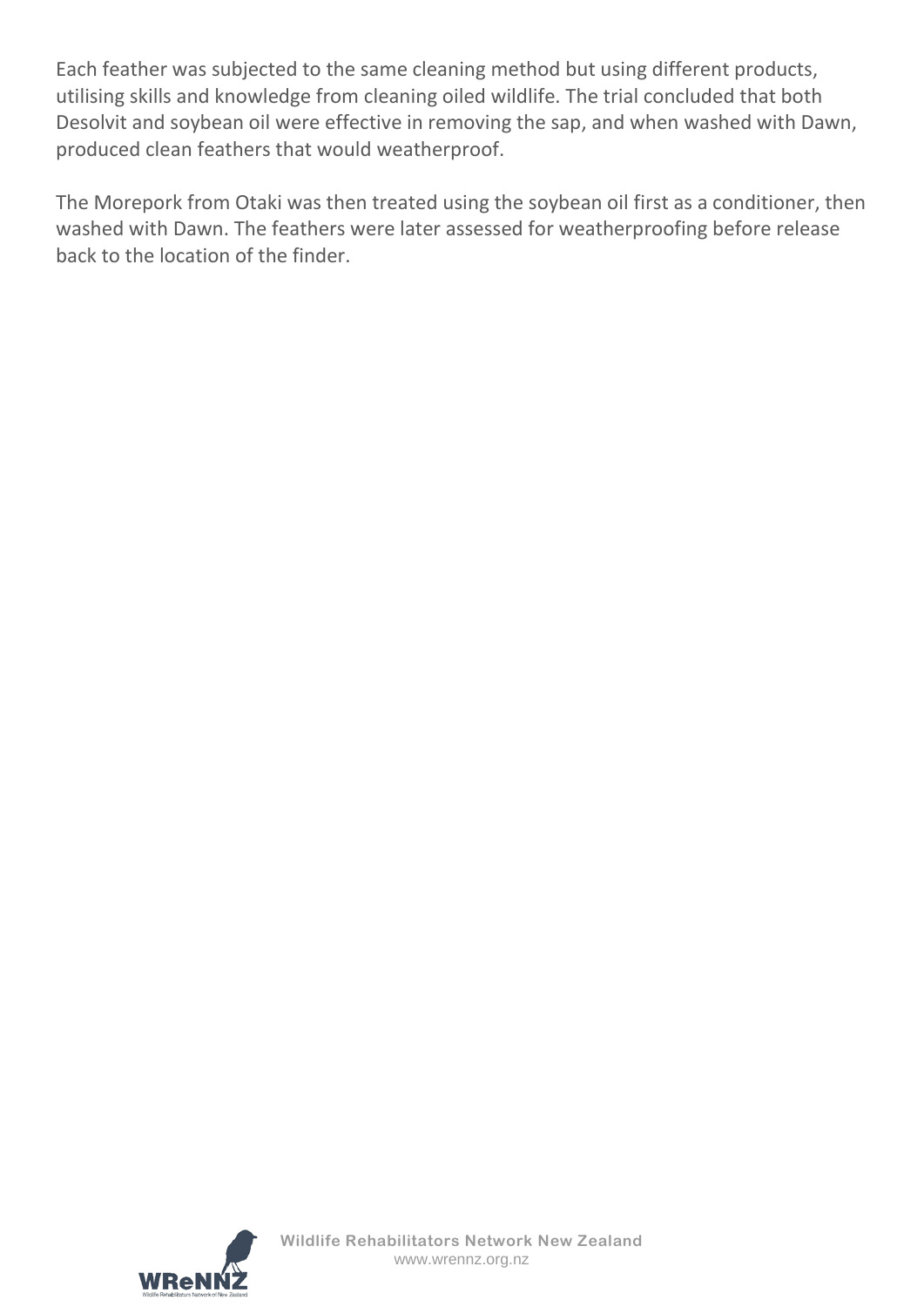14 AND 15 MAY 2021 AUCKLAND ZOO



# Speaker Abstract

Topic Title The challenges of recovering an obscure shorebird

Full name Dave Houston

Institution, City, Country Department of Conservation, Auckland

## Content of talk:

Tūturuatu or shore plover are a critically endangered endemic species that are all but unknown to the NZ public. For the last 40 years, a programme of captive breeding and island translocations has attempted to restore the species to some of its former range, with limited success.

### Dave Houston Bio

I'm a technical advisor with the Department of Conservation in Auckland. I support recovery programmes for various species, including hoiho, shore plover, black robins, and Chatham Island oystercatchers. I lead the Shore Plover Recovery Group, and I am a DOC's Captive Management Technical Group member.

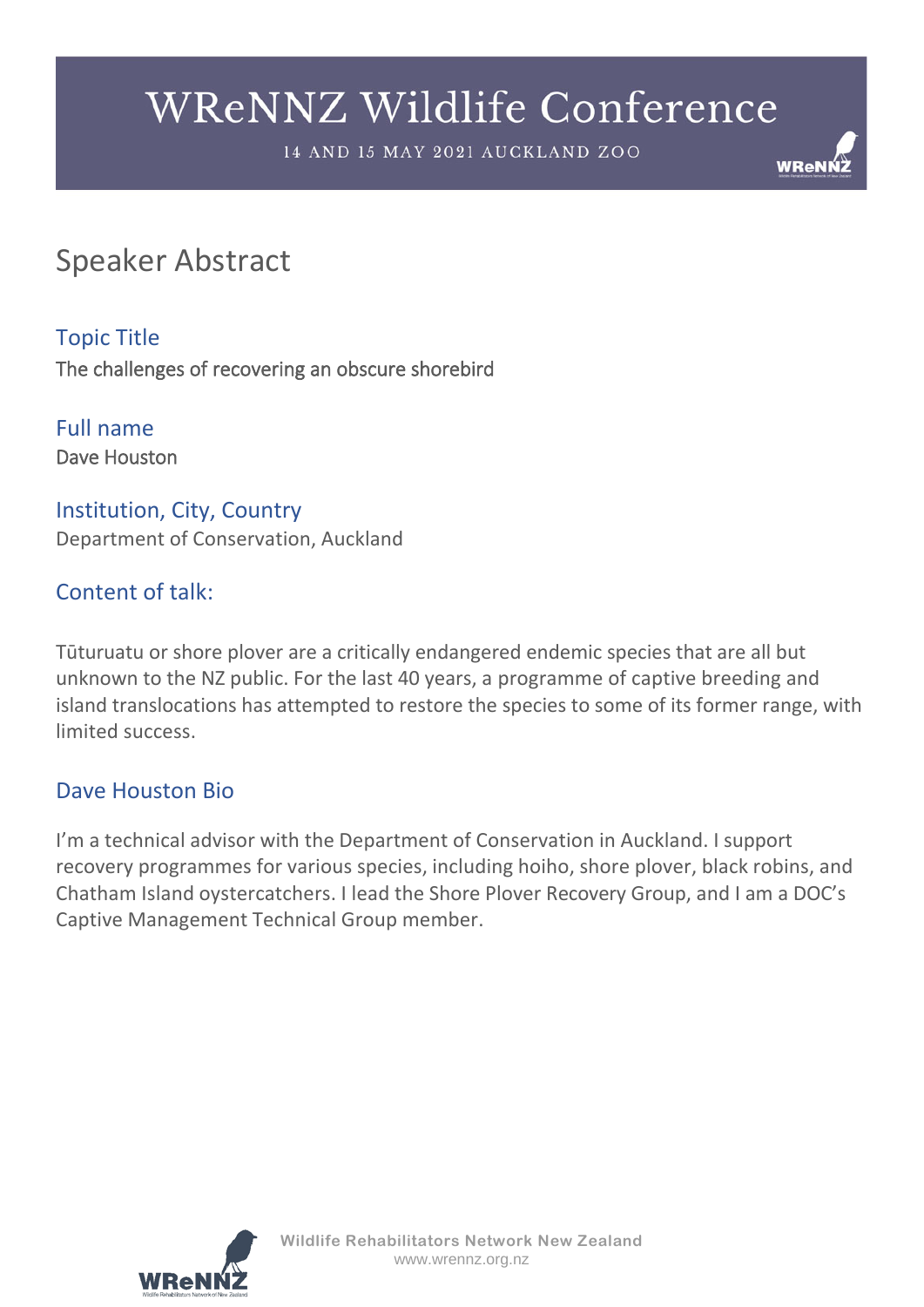14 AND 15 MAY 2021 AUCKLAND ZOO

**WReNI** 

# Speaker Abstract

Topic title Preventative Medicine in the Rehabilitating Patient at Auckland Zoo

Full name Breeze Buchanan

Institution, City, Country Veterinary Nurse, Auckland Zoo

# Content of talk:

Disease outbreaks pose a significant risk in wildlife hospitals and rehabilitation centres, posing a threat to other birds being rehabilitated and the wild population if these birds are released. The risk to staff contracting a zoonotic disease such as psittacosis is also significant. We can be prepared for an outbreak and mitigate these risks by being aware of the potential diseases in particular species, mitigating these risks through quarantine and hygiene procedures, and screening incoming patients on arrival and pre-release.

The prevention of morbidities contracted in hospital/rehabilitation facilities should also be at the forefront of rehabilitators' minds for each species; for example, does the species have a predisposition to bumblefoot (pododermatitis) prone to stress-induced aspergillosis, is feather damage going to affect the bird post-release? A plan can then be formulated to reduce these risks.

## Breeze Buchanan Bio

Breeze was lucky enough to grow up on the beautiful Thames Coast where both her parents worked in conservation, which undoubtedly lead to a career in Veterinary nursing. Breeze has been with the Auckland Zoo team for two years, previously gaining experience in general practices and the Animal Emergency Centre. Breeze loves being part of such a passionate and dedicated team that works together to make a difference in their patients' lives. She feels privileged to have worked with endangered wildlife such as kiwi and takahe,

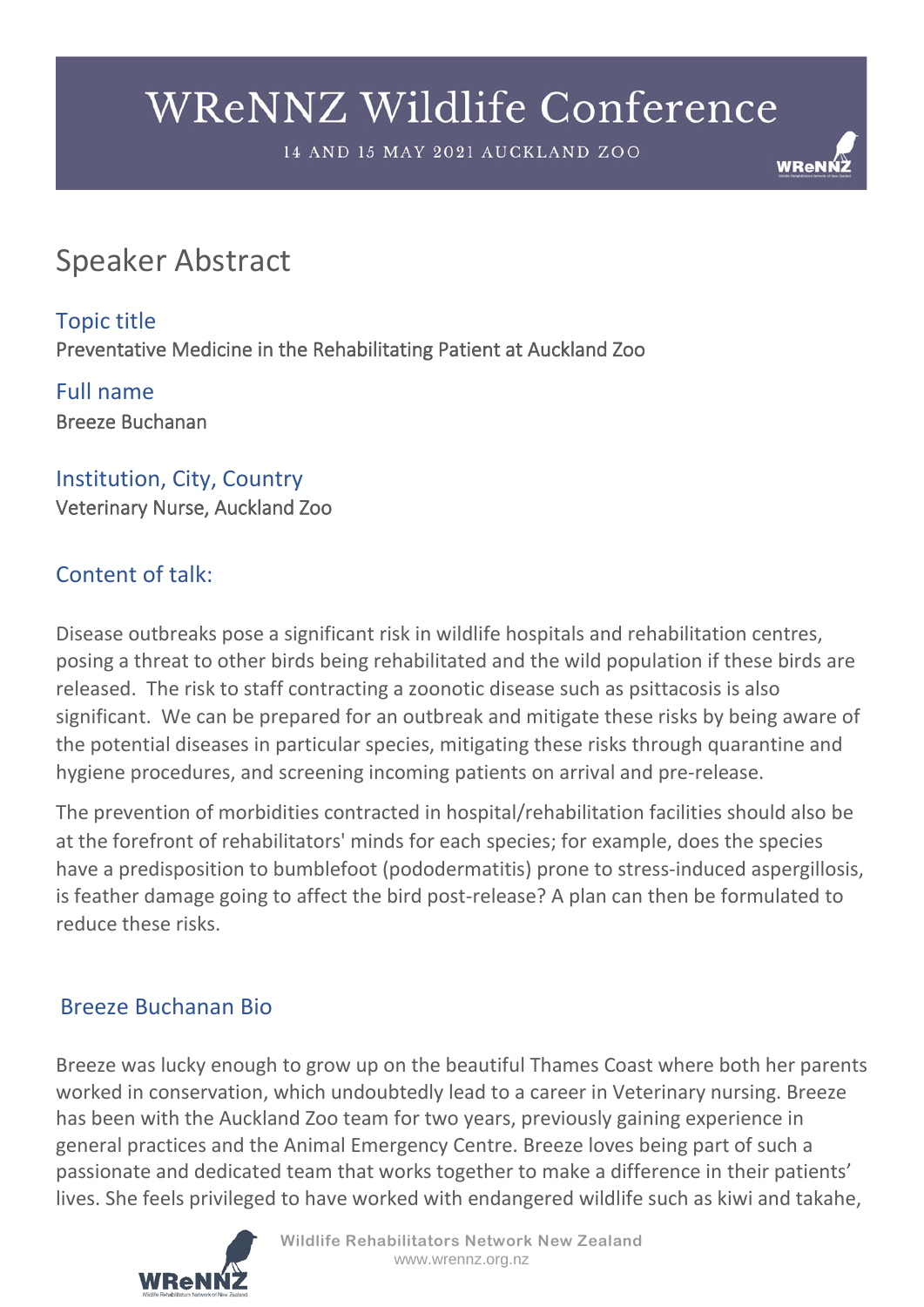and also finds nursing stranded sea turtles very rewarding. A special moment for Breeze was when a stranded little penguin the vet department hand-raised was released into its new enclosure, describing it as how she would imagine it would feel sending your children to school for the first time.

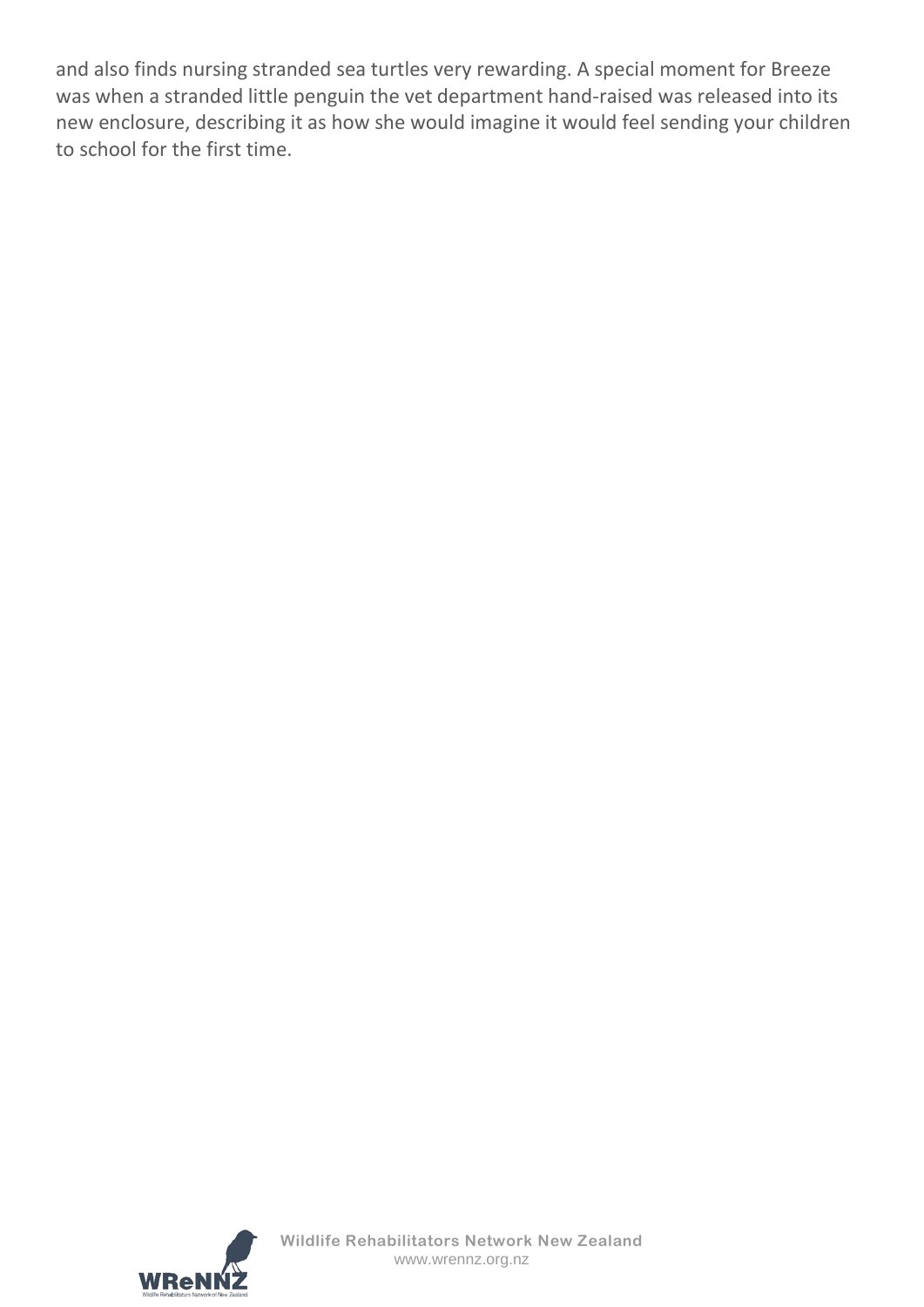14 AND 15 MAY 2021 AUCKLAND ZOO

**WReNN** 

# Speaker Abstract

Topic title Avian Analgesia and Fluid Therapy

Full name Dr James Chatterton MSc Dipl ECZM (ZHM) MRCVS

Institution, City, Country Manager of Veterinary Services, Auckland Zoo European Veterinary Specialist in Zoo Health Management

### Content of talk:

Understanding how best to provide fluid therapy to sick and injured wild birds is an important component of the patient's treatment. This talk will include: the range of fluids commonly available; choice of fluids in some commonly encountered situations; how to calculate the amount to administer; and which are the most appropriate routes of administration. Administering fluids to birds should be only performed by suitably trained people and on-going consultation with your local veterinarian is vital.

Analgesia is a word derived from Latin and means "inability to feel pain". The use of medications that provide analgesia are a cornerstone of the veterinary care of injured animals and a vital part of the management of sick and injured wild birds in a bird rescue and rehabilitation setting. This talk will cover the range of commonly used analgesics in avian species in New Zealand and their route of administration. As these are all prescription-only medications, then their use must always be under veterinary supervision.

## Dr James Chatterton Bio

extremely rewarding being directly inavolved in the conservation of endangered species. All the way from Sheffield in Northern England, James brings a lot of talent and experience to his role as Manager of Veterinary Services at Auckland Zoo. After graduating in veterinary medicine at Edinburgh University, he worked with domestic species for eight years, followed by zoo and wildlife species for nine years, before joining Auckland Zoo five years ago. He loves providing veterinary care for such a large range of animals, and finds it





www.wrennz.org.nz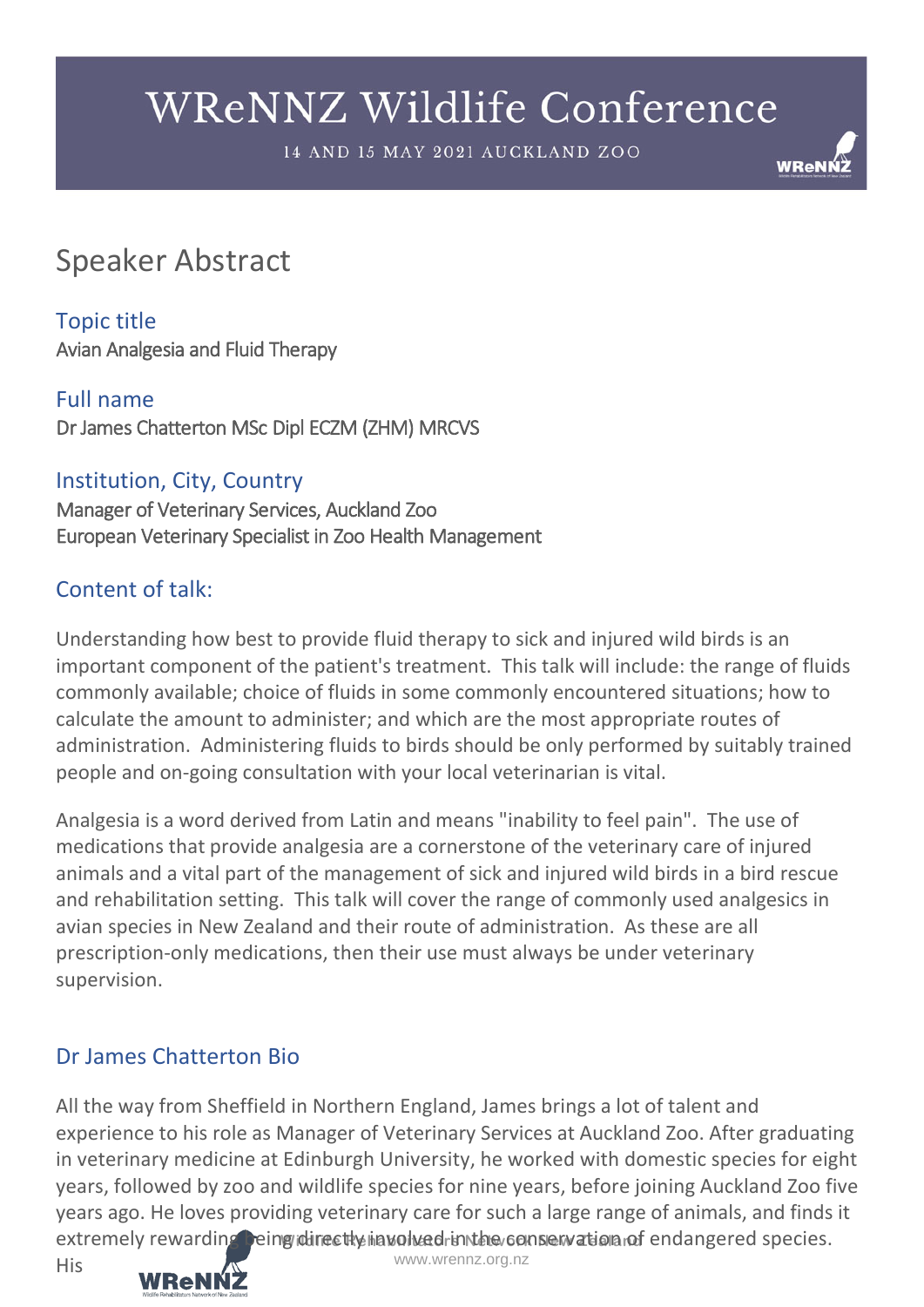most memorable zoo moment involved treating a male kākāpō with severe wing injuries in the Auckland Zoo Vet Hospital, releasing it back into the wild, and then coming across two of his offspring when undertaking conservation fieldwork in the wild.

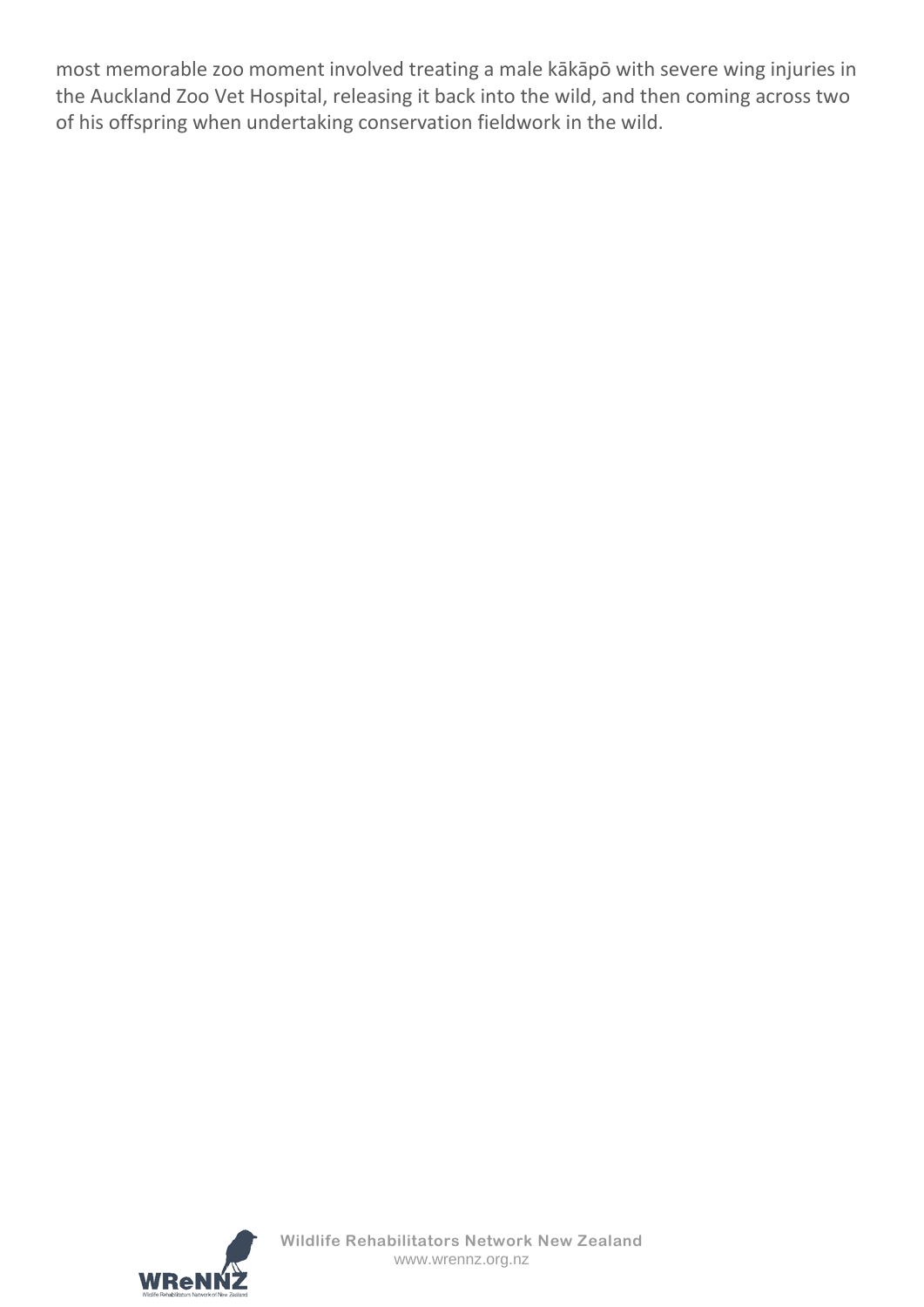14 AND 15 MAY 2021 AUCKLAND ZOO

**WReNI** 

# Speaker Abstract

### Topic title

What a Large Scale Wildlife Emergency Taught us about Preparedness

Full name Leanne Taylor

Institution, City, Country CEO, WIRES, New South Wales, Australia

### Content of talk:

#### Abstract

Despite rescuing and rehabilitating wildlife 365 days a year for almost 35 years, nothing could have prepared WIRES or the Australian community for the devastation of Black Summer. Fires burnt continually for 240 days during one of the worst droughts on record. Millions of hectares of land were destroyed, much of which was threatened species habitat and almost 3 billion animals have been estimated to have been killed or displaced in the largest wildlife tragedy in modern history.

By January 2020, the world knew that the scale and severity of Australia's fire season was unprecedented, as was the tragic toll on native animals. Whilst responding to the emergencies on the ground, in the first 12 weeks of 2020, there were over 86,000 calls to WIRES' 1300 number, over 4 million visitors to WIRES' website and over 500,000 emails from individuals wanting updates and offering to assist.

Australia had the worst mammal extinction rate in the world pre-fires and hundreds of species have now been pushed closer to the brink of extinction. With the future of more species at risk than ever, and the likelihood that extreme weather events, including natural disasters, will continue to occur with higher frequency and intensity, it is imperative that major changes are implemented to better support native animals. Many lessons were learnt last summer, and we have a critical window of time to ensure they are implemented to improve future emergency outcomes for wildlife.

Introduction



**Wildlife Rehabilitators Network New Zealand** www.wrennz.org.nz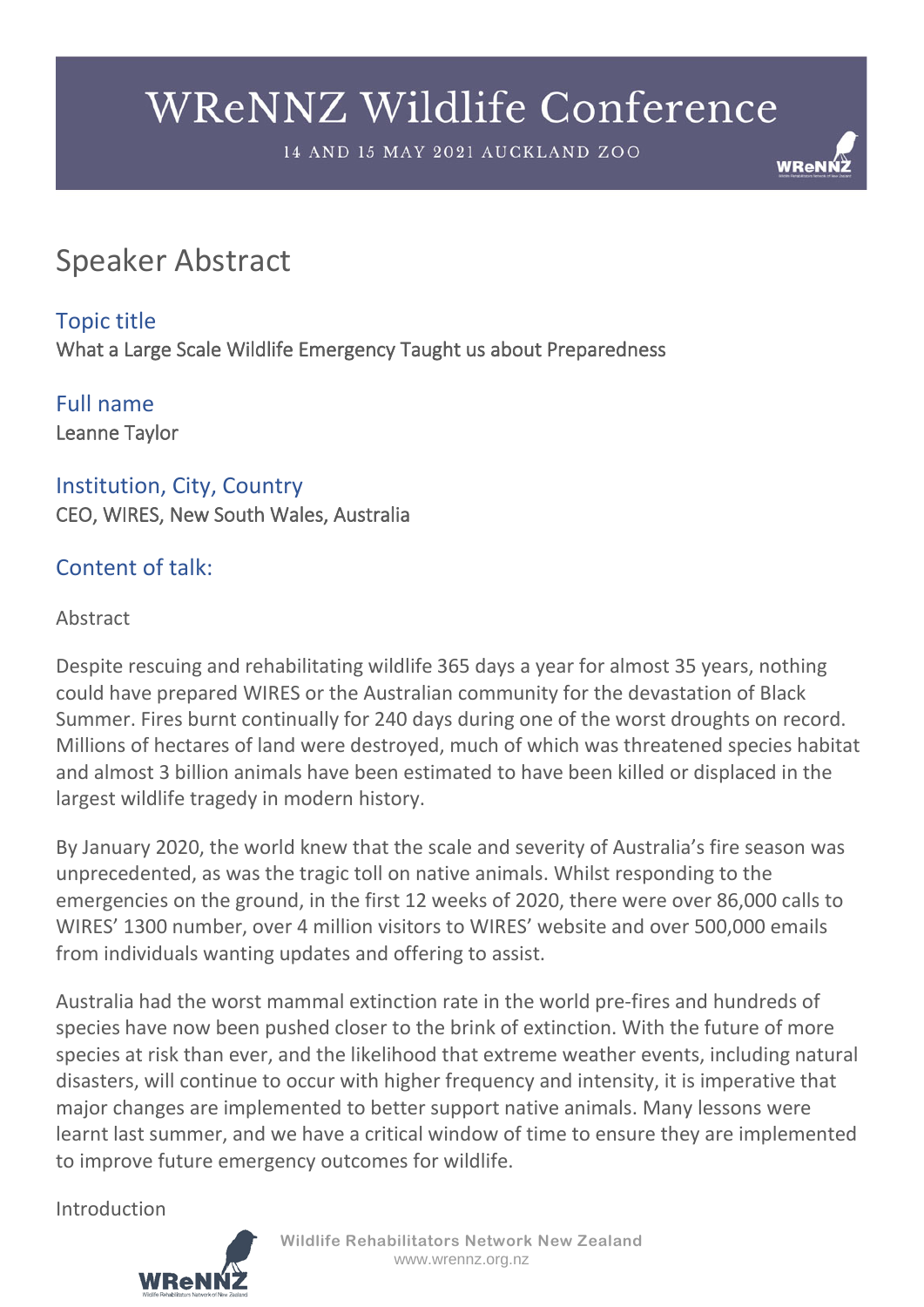WIRES is Australia's largest wildlife rescue organisation, and WIRES' mission is to actively rehabilitate and preserve Australian wildlife and inspire others to do the same. WIRES operate a dedicated Wildlife Rescue Office assisting the community and wildlife 24/7 and WIRES have 28 regional branches with over 3,000 volunteers involved in wildlife rescue, rehabilitation, information and education. Annually WIRES provide rescue advice and assistance for over 100,000 sick, injured, orphaned, and displaced animals and normally run around 100 wildlife training courses for thousands of participants.

There were major problems for wildlife before last summer, with the numbers of sick, injured, and orphaned animals needing rescue and rehabilitation continuing to grow. WIRES are receiving approximately 10% more calls for help this year than last year, and received over 22,000 calls to the 1300 line in November 2020. WIRES' 1300 line would normally receive a few hundred calls a day in the quieter periods of autumn and winter, rising to 1,000 a day in the peak of spring and summer. Every day, all year, hundreds of animals need rescue assistance.

In the wake of the devastating 2019/2020 emergency events, WIRES began providing significant national support for wildlife, supporting over 240 projects to assist with wildlife rescue and care across every state and territory. WIRES are also working with major partners to support the long-term recovery of wildlife habitat and the long-term preservation of native species in the wild.

#### Discussion

No organisation was prepared for the scale of the 2019/2020 emergency events.

Some of the major issues that arose included:

- Lack of clear communication and reporting lines for wildlife emergency response
- Conflicting requirements regarding access to bushfire affected areas for wildlife responders
- Key firefighting mitigation strategies led to higher losses of wildlife and habitat
- No structure for or overarching body operating in the interest of wildlife
- Poorly organised triage centres set up and coordinated by inadequately trained personnel
- Lack of robust rescue and rehabilitation response capacity nationally
- Animal welfare issues

### Actions Taken and Recommendations

Native animals are deeply valued by the community within Australia and internationally, we have a duty to ensure they are better protected in the future and an incredible opportunity to implement the changes required to preserve remaining species forever.

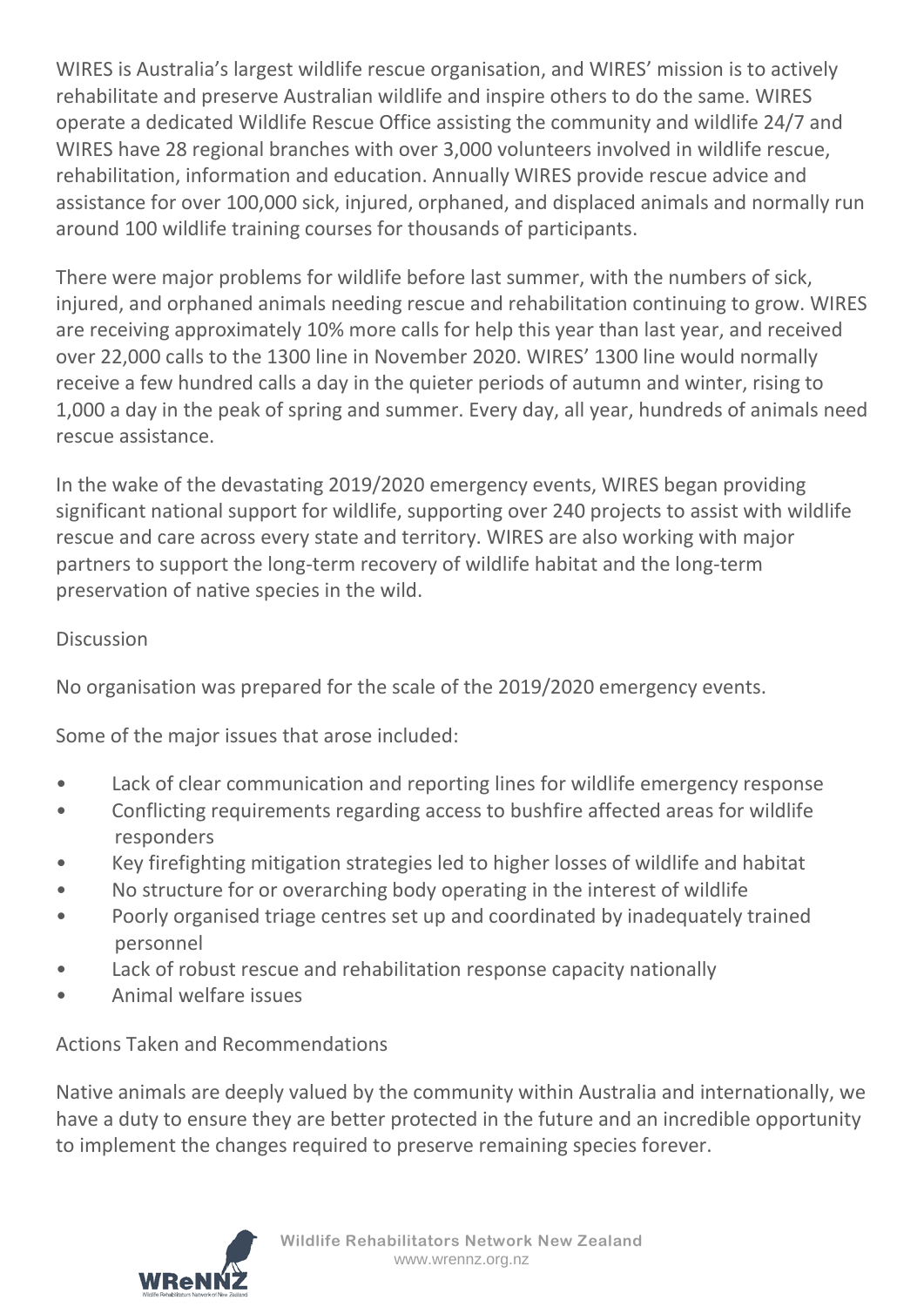Over recent months WIRES has been progressing a range of major initiatives to improve emergency outcomes including:

- Expansion of our Emergency Response team and vehicles in NSW and QLD
- Established Volunteer Emergency Response teams in each 28 WIRES branches across NSW
- Expanded access to WIRES communication platform for other rescue & rehabilitation organisations nationally
- Launching a national online Introduction to Wildlife Rescue course to assist other rescue organisations to recruit more volunteers
- Provided national wildlife carer and vet grants
- Built of wildlife enclosures to support WIRES network of volunteers
- Expanded WIRES Rescue Office to assist with calls on a national scale 24/7

Some of the other major improvements required to improve emergency outcomes for wildlife include:

- Establishing consistent protocols, policies, structured management systems and training related to wildlife response in the field, including search and rescue
- Improving communication with emergency service personnel coordinating field efforts and advising on access to fire grounds
- Ensuring there are processes in place to reduce risk, pro-actively protecting wildlife, particularly threatened species and critical areas of refuge
- Clarifying regulations and protocols for deploying veterinary teams and triage centres
- Establishing systems that will facilitate ongoing increases in national rescue and capacity
- Utilising technology to increase efficiency and effectiveness, ensuring the fastest possible rescue response for all impacted animals

### **Conclusion**

It is unknown yet whether all species currently at risk can be saved from extinction. There is a real risk that within decades iconic species, including koalas, may vanish from the wild. To ensure the long-term future of native species it is vital that wildlife and wildlife habitat are included as essential focus areas in all future planning for disaster responses. A strong, consistent national approach to rescuing, rehabilitating, protecting and preserving wildlife is also needed, one that will support all communities, states, rescue organisations and environmental groups, to work better together for the benefit of wildlife across Australia.

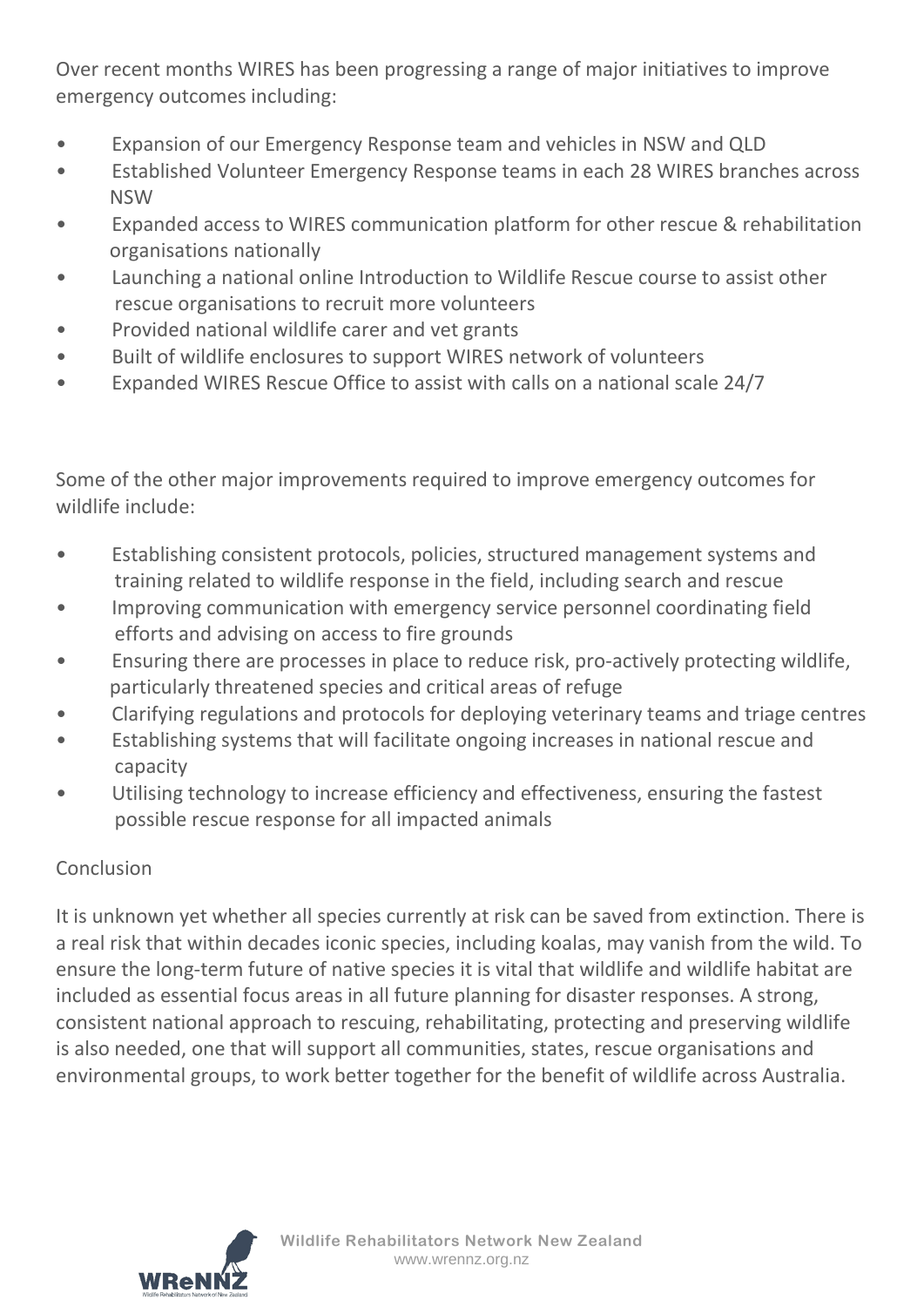14 AND 15 MAY 2021 AUCKLAND ZOO

**WReNI** 

# Speaker Abstract

Topic title: **An Introduction to Birds New Zealand**

Full name: **Ian McLean**

# Institution, City, Country: **Birds New Zealand, Auckland, New Zealand**

## Content of talk:

Birds New Zealand/Te Kāhui Mātai Manu o Aotearoa is the Ornithological Society of New Zealand. Our mission is to foster the study, knowledge and enjoyment of birds. In this talk I will be highlighting ways in which Birds New Zealand can support and co-operate with wildlife rehabilitators.

Our membership is a dynamic one that includes: scientific researchers, generalist birders, photographers & the occasional twitcher ! Birds New Zealand is committed to the study of birds and their habitat use within New Zealand through encouraging members and organising projects and schemes. Ongoing schemes include: National Shorebird Counts, the Beach Patrol Scheme, the New Zealand Bird Atlas, recording Rare Bird Sightings, Moult Records, Nest Records & National Species Projects such as counting Bar-tailed Godwits or Royal Spoonbills. In addition there are numerous local projects, whilst we also fund bird research projects. An important part of our work is promoting greater birding knowledge with guided bird walks and thru social media. We also promote bird conservation in the media, whilst our studies can assist organisations such as DOC and local coucils in the conservation of birds.

Birds New Zealand can assist wildlife rehabilitators in identifying rare or unusual birds. We have experts on shorebirds, seabirds and waterfowl that can provide advice regarding identification and the habitat preferences of various birds. Whilst these same experts or local members can assist with releasing birds in suitable habitat locations.